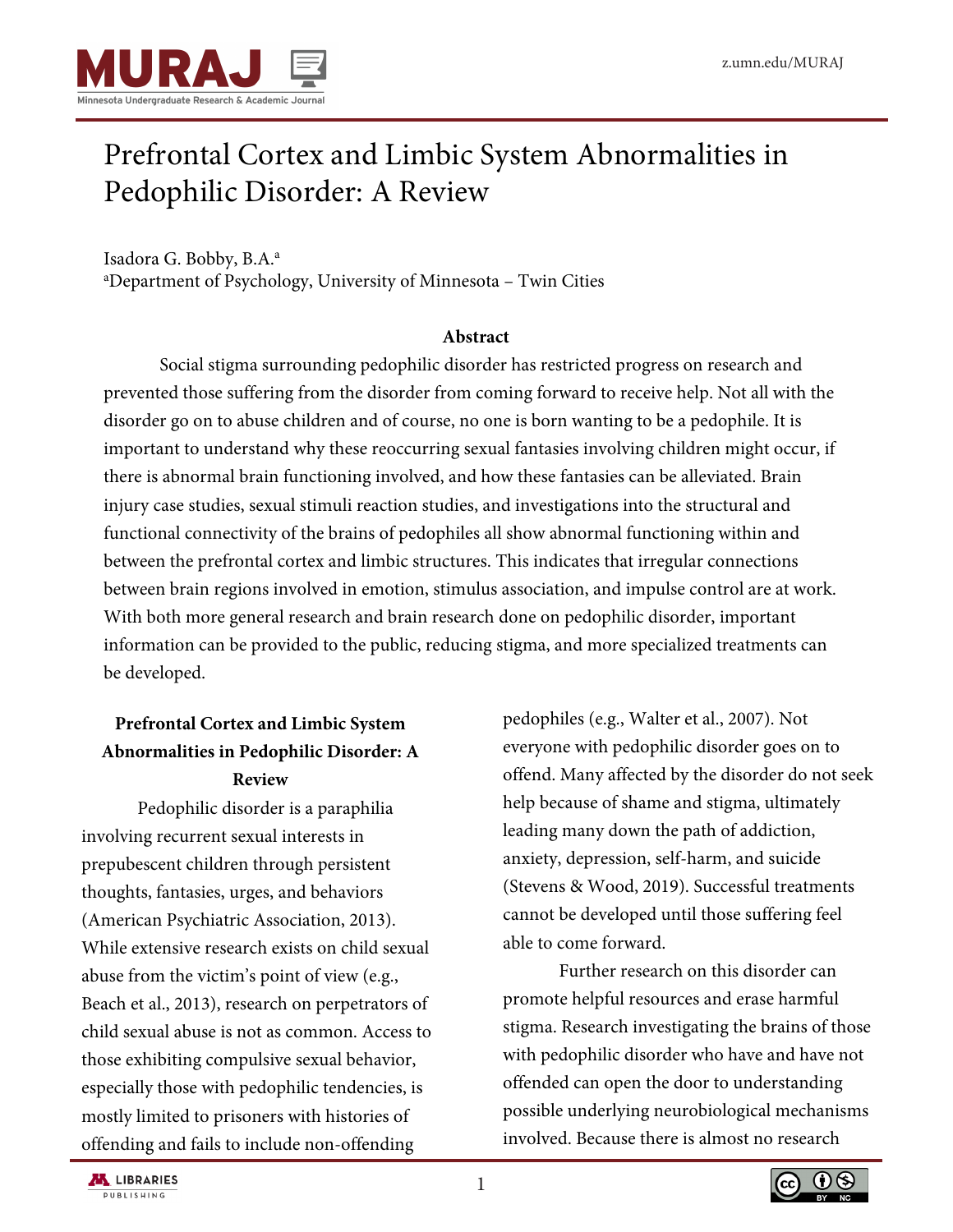available on non-offending pedophiles, this review focuses on brain abnormalities found in offending pedophiles. This means information found could be associated with pedophilic offending status rather than the actual disorder, though more research must be done to investigate this.

 Irregular activation of certain regions of the prefrontal cortex and limbic system are seen in studies on pedophilic offenders (Habermeyer et al., 2013; Schiffer et al., 2008; Walter et al., 2007). These brain regions are involved in impulse control and emotional-behavioral responses, respectively (Braun, 2011; Hunt et al., 2015; Rolls, 2004). Altered activation in these regions contributes to faulty stimulus-outcome evaluations, resulting in irregular spatial and sexual maintenance when choosing proper actions (Hornak et al., 2004; Klein et al., 2020; Leon-Carrion et al., 2007). These faulty outcome evaluations show connections to child sexual offending and the association of children with sexual gratification (e.g., Habermeyer et al., 2013). Irregular activation in pedophilic offenders is associated with dysfunction in structural and functional connectivity also found in regions connecting the prefrontal cortex and limbic system (Cantor & Blanchard, 2012; Kärgel et al., 2015; Poeppl et al., 2013, 2015; Sartorius et al., 2008). Through improper connections in these areas, necessary brain regions involved in emotional and behavioral responses and impulse control may not communicate properly, leading to pedophilic offending.

 This review will first explore several brain injury and brain tumor case studies indicating brain regions associated with the development of pedophilic tendencies in those previously unaffected. Next, the functions of regions seemingly involved in pedophilic disorder, including the dorsolateral and orbitofrontal regions of the prefrontal cortex and the amygdala of the limbic system will be observed. Lastly, directions for future research, as well as study limitations will be explored. By better understanding the underlying brain mechanisms involved in pedophilic disorder, better treatments can arise, stigma can reduce, and proper assistance can be provided to those affected.

### **Developed Pedophilic Tendencies in Patients with Frontal Lobe Brain Injuries**

There are several case studies showing brain injury and brain tumor patients developing pedophilic tendencies after brain injury or before tumor removal (Alnemari et al., 2016; Burns & Swerdlow, 2003; Fumagalli et al., 2015; Gilbert & Vranič, 2015). Almost all known occurrences have involved areas of the prefrontal cortex, a region involved in complex social behavior (Braun, 2011). It is likely the general areas of the prefrontal cortex disturbed in these case studies are connected to sexual responses through their connection to other limbic structures in charge of emotions and behavioral responses (Braun, 2011; Burns & Swerdlow, 2003). Abnormalities in the orbitofrontal and dorsolateral regions of the prefrontal cortex and limbic structures like the amygdala have been found in other research on the disorder (e.g., Schiffer et al., 2008). These regions are involved in impulse control and conscious regulation of sexual urges (Burns & Swerdlow, 2003). However, not all changed sexual behavior stems from prefrontal damage, so it is possible pathways specific to pedophilic disorder exist between the prefrontal cortex, limbic structures, and other areas (Alnemari et al., 2016). Examining case studies associating some of these brain regions with pedophilic tendencies can provide insight into possible areas involved. It is important to note that case studies tend to be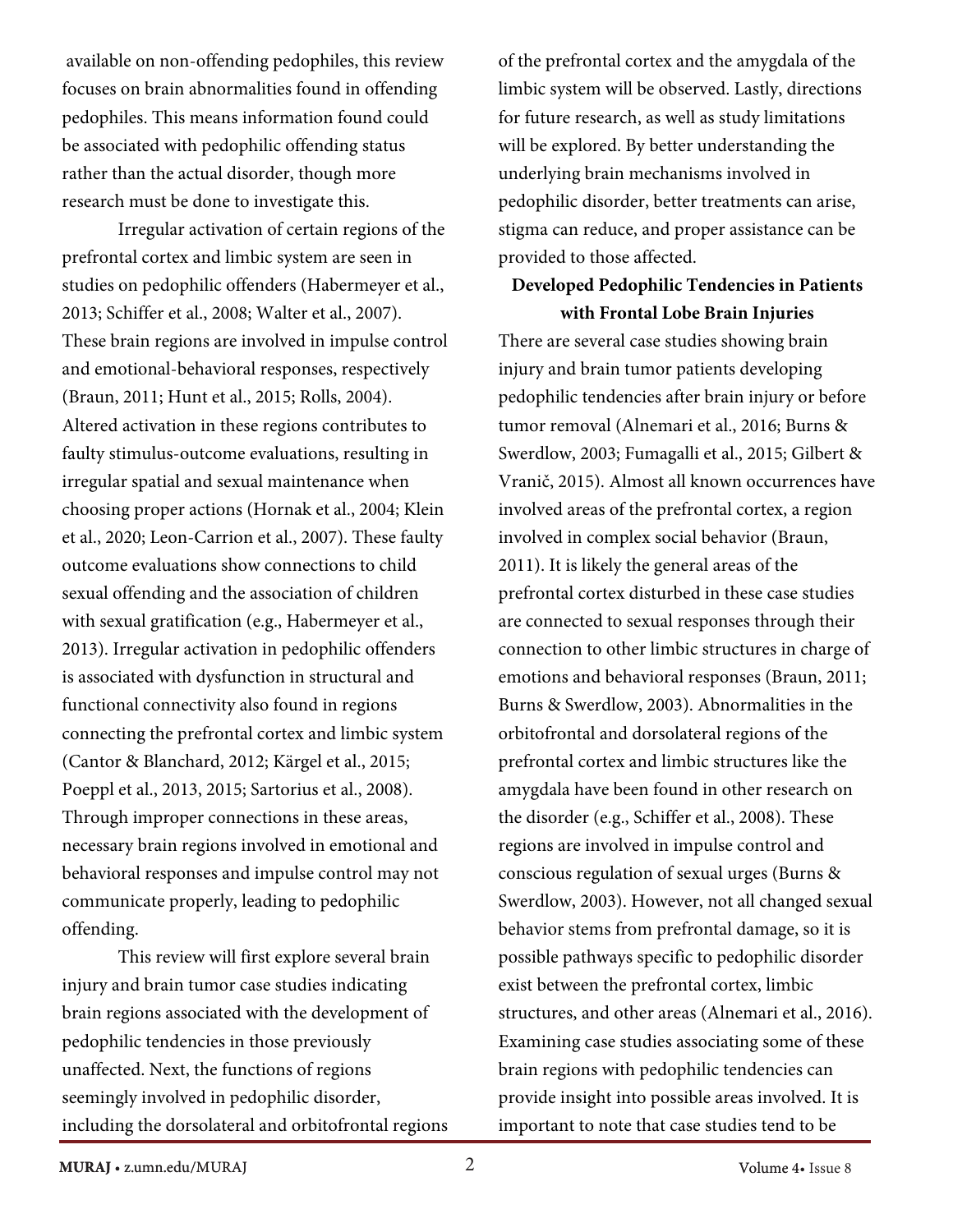ungeneralizable to the public. However, the multitude of these occurrences shows promise in supporting a brain-basis to pedophilic disorder.

# **Brain Injury Case Studies Case Study 1**

A 40-year-old man was diagnosed with a right orbitofrontal tumor (Burns & Swerdlow, 2003). He was always interested in adult pornography but never sought out sexual favors. With the tumor present, he started collecting childspecific pornography and began molesting his prepubescent stepdaughter even when, in hindsight, he stated he knew it was inappropriate. The tumor was removed, and his impulses stopped. Several months later, he began collecting child pornography again. New brain scans showed that his right orbitofrontal tumor had regrown. This shows an irregular association with child-specific pornography and impulsive behavior during the presentation of the prefrontal cortex tumor. **Case Study 2**

A 48-year-old man was incarcerated due to a pedophilic offense (Gilbert & Vranič, 2015). Two years later, he was diagnosed with a left prefrontal cortex tumor. After tumor removal, the pedophilic tendencies diminished. Developed pedophilia during tumor obstruction and diminished pedophilic tendencies after tumor removal suggest the prefrontal cortex has a strong connection to pedophilic disorder.

### **Case Study 3**

A patient with an extensive lesion in areas of the prefrontal cortex and possibly the amygdala developed pedophilic tendencies 31 years after the brain injury (Fumagalli et al., 2015). Because the tendencies started happening 31 years after damage to an unspecified prefrontal area, the researchers suggest age-related changes through deteriorated inhibitory white matter pathways between the

prefrontal cortex and limbic structures may have contributed to developed pedophilia. **Case Study 4**

A patient with softening and loss of brain tissue in the prefrontal cortex following brain injury developed hypersexuality and a sexual preference for young children (Alnemari et al., 2016). Diminished brain tissue in the prefrontal cortex suggests interference in connectivity and informational transfer, possibly contributing to the development of pedophilic tendencies. Relevance of Brain Injury Case Studies These case studies showing developed pedophilic tendencies from prefrontal tumors and brain damage suggest that brain abnormalities in this area are associated with pedophilic disorder. However, the case studies mentioned do not define specific regions of the prefrontal cortex that are affected. This still leaves a broad range of potential target regions for future research to investigate. Luckily, other studies on the disorder point towards more specific regions of the prefrontal cortex that show abnormalities such as the orbitofrontal and dorsolateral prefrontal cortices (e.g., Habermeyer et al., 2013).

### **The Prefrontal Cortex**

The prefrontal cortex involves stimulusoutcome association and reversal and shows importance in working memory functions (Rolls, 2004). Stimulus-outcome association occurs when the brain makes a connection between a stimulus and an outcome, whereas reversal involves relearning a new outcome for that stimulus. The prefrontal cortex receives input from many brain regions including the amygdala, a region in the limbic system involved in emotional responses (Rolls, 2004). The prefrontal cortex acts as a bridge between emotions and complex behaviors involved in social situations, which can be quite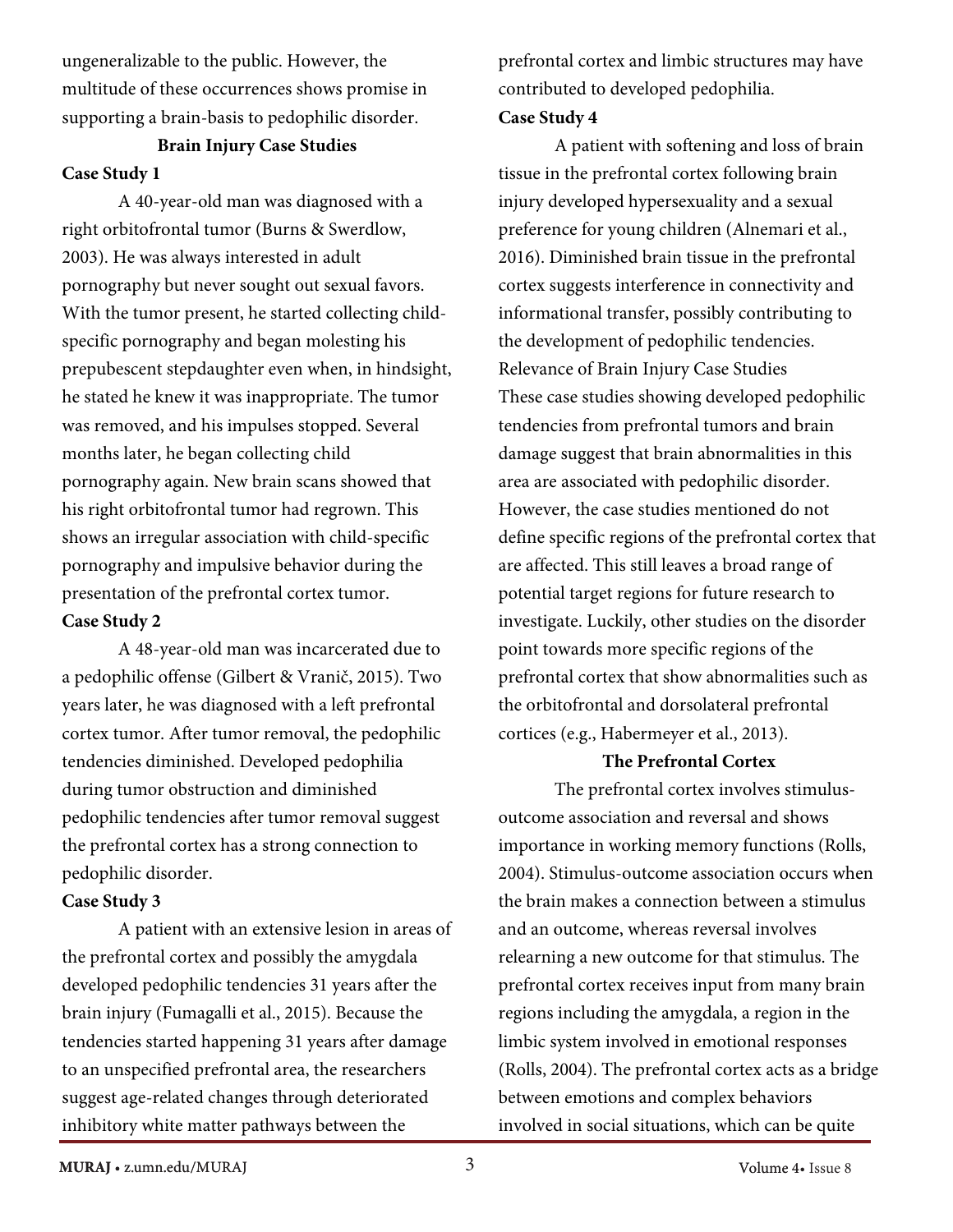important when studying offending pedophiles (Braun et al., 2011). Though the prefrontal cortex is divided into multiple regions, those that show the most involvement in pedophilic disorder are the orbitofrontal cortex and the dorsolateral prefrontal cortex (e.g., Schiffer et al., 2008; Walter et al., 2007).

### **The Orbitofrontal Cortex**

A prominent function of the orbitofrontal cortex (OFC) (see Appendix A) is visual stimulusoutcome association and reversal (Rolls, 2004). When exposed to a reward paired with a stimulus, that stimulus arouses thoughts of reward when it is presented. Stimulus-outcome reversal comes into play when the visual stimulus no longer plays a reinforcing role and should no longer be associated with reward. This can happen through reassociation with punishment or a failure to produce reward when the stimulus arises. The OFC's job is to code all stimulus-outcome associations and send them to the dorsolateral prefrontal cortex and other regions to be evaluated for proper actions. Pedophilic patients' preferred sexual stimuli are children rather than adults. With increased OFC activation found in offending pedophiles when viewing pictures of children, irregularity in both stimulus-outcome association and stimulus-outcome reversal may be taking place somewhere along the way (e.g., Schiffer et al., 2008).

Damage or irregularity in regions of the OFC disrupts stimulus-outcome reversal, leading one to continue to associate a certain stimulus with negative or positive reinforcement even when their experience shows them otherwise (Hornak et al., 2004; Rolls, 2004). Patients with bilateral OFC damage fail to reverse their conditioned stimulus choice after outcome reversal (Hornak et al., 2004). That is, even when a stimulus is flipped to receive monetary loss rather than reward, patients continue to choose that stimulus, even when they note that

monetary gain is the most important factor in their choices. This shows that those with impairments to the OFC have trouble coding stimulus-outcome associations, leading to irrational choices (Hornak et al., 2004). In the case of pedophilic offending, irrational choices can be detrimental. Interestingly, research on OFC activation in those with pedophilic disorder shows varying results with some finding increased and some finding decreased activation in both healthy controls and pedophilic participants. *The OFC, Sexual Stimuli, and Pedophilic Offenders*

OFC activation is positively correlated with individual subjective ratings of sexual stimuli in healthy individuals (Klein et al., 2020; Ruesink & Georgiadis, 2017; Schiffer et al., 2008) and those with pedophilic disorder or compulsive sexual behavior (Habermeyer et al., 2013; Klein et al., 2020). Stronger differentiation in OFC activity between sexually preferred and non-preferred clips is also seen in non-pedophilic individuals with stronger problematic pornography use (PPU) (Klein et al., 2020). This indicates that reward valuation information is coded in the OFC in association with preferred sexual stimuli in both healthy and sexually compulsive individuals. However, stronger OFC activation with higher sexual arousal ratings in sexually compulsive compared to non-compulsive individuals furthers the proposal that reward valuation in the OFC plays an important role in impulse control as well (Klein et al., 2020).

A study by Habermeyer et al. (2013) found similar increases in OFC activation in pedophiles when exposed to child versus adult stimuli. Pictures of male and female children and adults were quickly shown while brain activity was recorded. Because all pedophilic participants were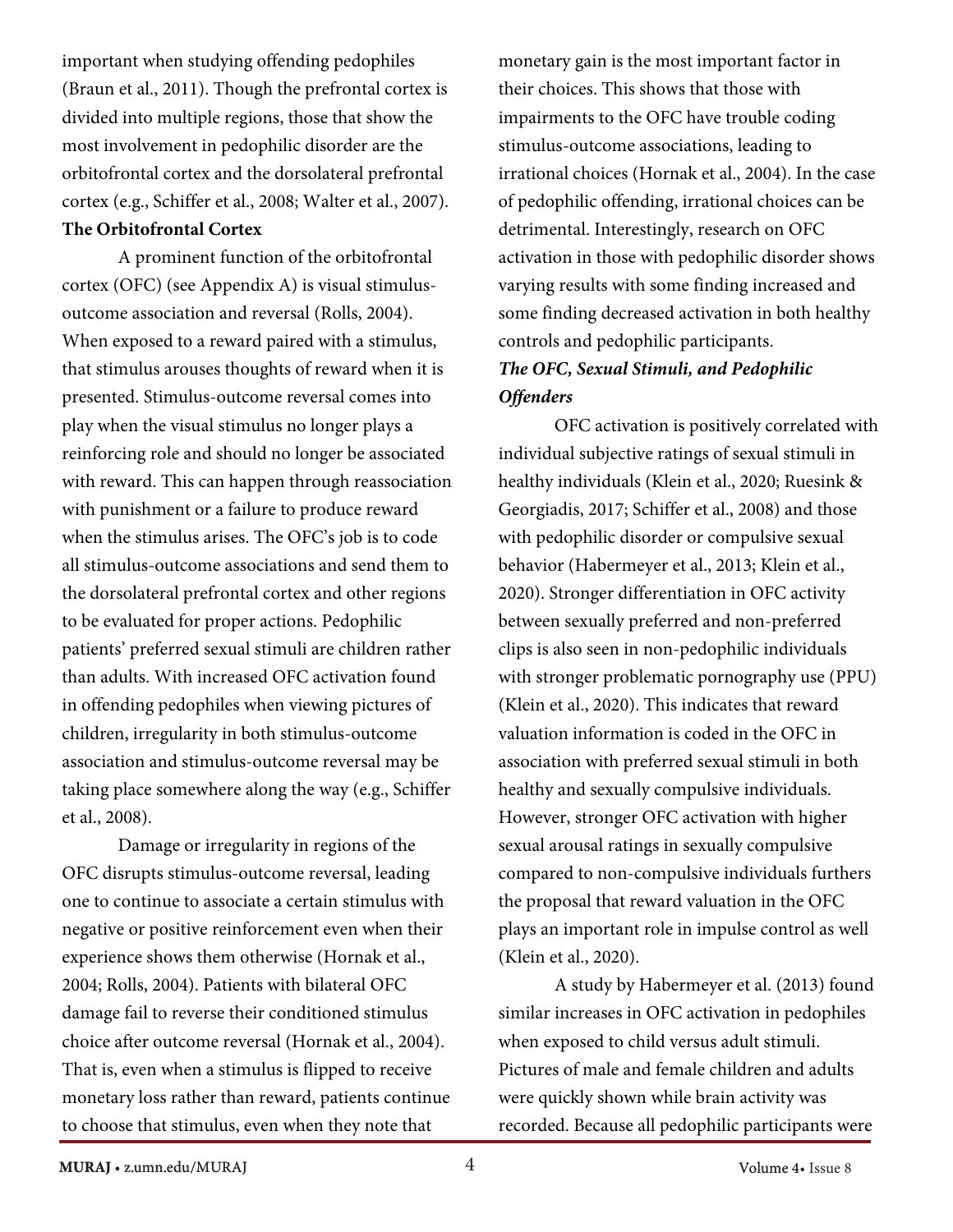heterosexual males, specific strong activation in the OFC was only found when exposed to pictures of prepubescent girls, whereas all other picture categories for both pedophilic and healthy participants showed deactivation of the lateral OFC (Habermeyer et al., 2013). This deactivation in controls is interesting because OFC activation in healthy controls has been consistently found in relation to sexually preferred stimuli (Ruesink & Georgiadis, 2017).

A similar study by Schiffer et al. (2008) found that, while brain responses were comparable, OFC activation to both adult and child sexual stimuli was significantly greater in controls compared to those with pedophilic disorder (Habermeyer et al., 2013). When exposed to both adult sexual stimuli and child stimuli, deactivation in the OFC, DLPFC, and other prefrontal regions was negatively correlated with their Child Molest Scale ratings. This means the lower their brain activation is in these areas when exposed to sexual stimuli in any condition, the higher their child molestation tendencies tended to be. This differs from the increased OFC activation found in pedophilic offenders in Habermeyer et al.'s (2013) study. Pictures were presented for a longer duration in Schiffer et al.'s (2008) study which could have affected brain regions activated in both studies due to prolonged or shortened processing opportunities. This may explain some variability in findings, though, future research should involve replicating these findings and exploring this anomaly.

Of course, sexual-stimuli studies involving pictures of children like these must undergo ethical considerations. Child pornography is unacceptable and it is unrealistic to ask for parents' consent to show pictures of their partially clothed children. Instead, digitally created images of children would allow for more ethical research. Only with these

considerations should this research be allowed to take place.

These studies show a tendency for abnormal activation in the OFC when exposed to a sexual stimulus of choice in both controls and those with pedophilic disorder. However, healthy individuals have been shown to have increased OFC activation in relation to their preferred sexual stimuli (Ruesink & Georgiadis, 2017). Errors may have contributed to these variations, but pedophilic participants' responses seem to be wired towards preferred children whether it is through OFC activation or deactivation in association with ratings on the Child Molest Scale (Habermeyer et al., 2013; Schiffer et al., 2008). While many with pedophilic disorder understand and acknowledge that their tendencies are unacceptable, they still cannot refrain from sexual attraction to children (Stevens & Wood, 2019). Irregularity in the OFC points towards potential abnormalities in stimulusoutcome coding between thoughts of reward or arousal and children (e.g., Hornak et al., 2004). With further research on both healthy individuals and those with pedophilic disorder, OFC activity can be better understood.

### **The Dorsolateral Prefrontal Cortex**

Through the OFC's connections to the dorsolateral prefrontal cortex (DLPFC) (see Appendix A), irregularity in OFC stimulusoutcome coding contributes to the choosing of irrational actions, creating impulsive behavior, and potentially contributing to child offense (e.g., Rolls, 2004; Hunt et al., 2015). The DLPFC and OFC seem to work together in choosing proper actions in response to visual stimuli (Hunt et al., 2015). The DLPFC region of the prefrontal cortex is involved in spatial short-term memory which involves the continuous firing of somatosensory and visual neurons indicating constant monitoring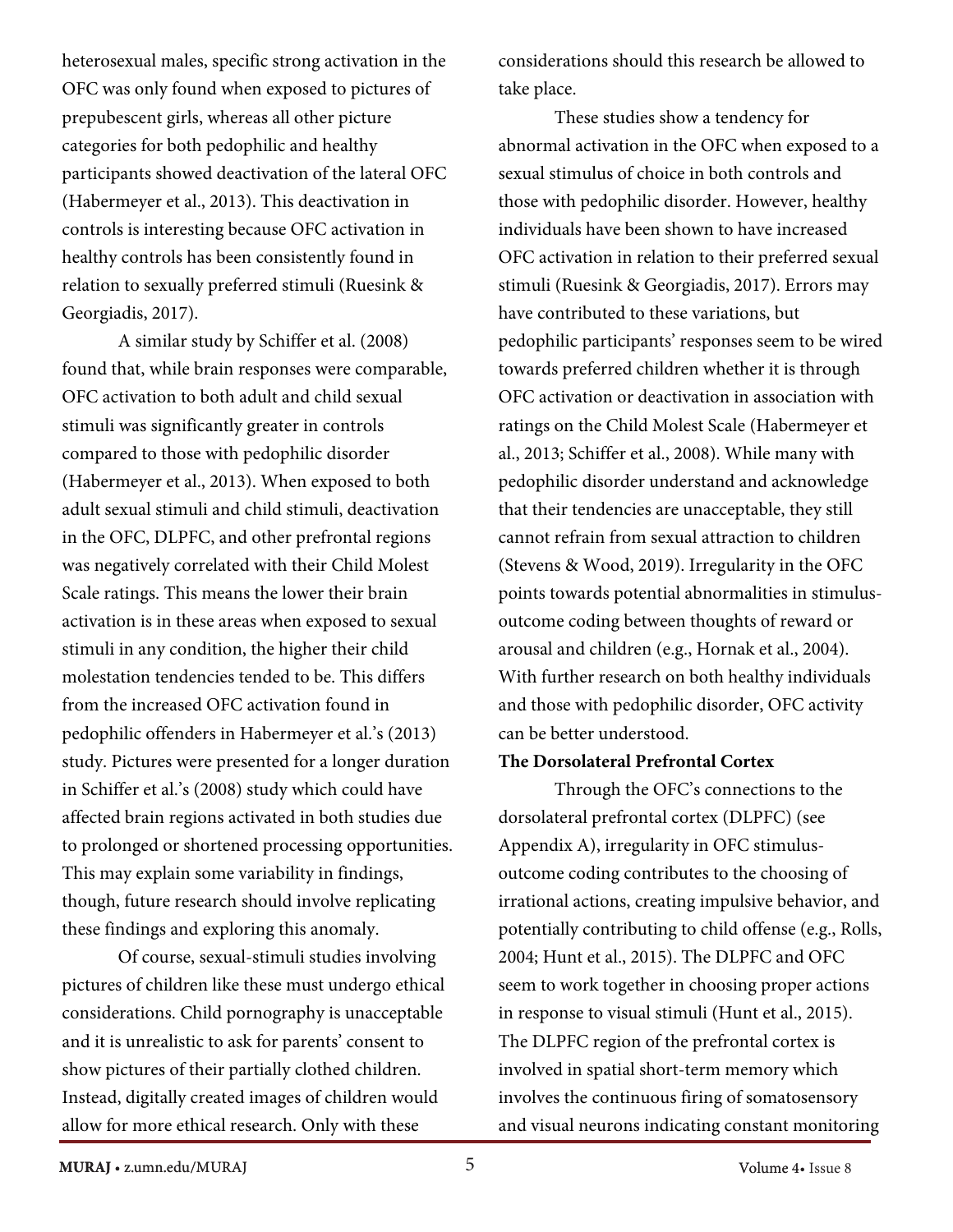and updating during the exposure of a stimulus (Rolls, 2004). This differs from the OFC which has fast reward association due to synaptic plasticity and neuronal strengthening (Rolls, 2004). The DLPFC's continuous firing contributes to the maintenance of spatial memory responses which means it is constantly receiving new information about the world around it through visual stimuli (Rolls, 2004). However, it also uses information from the OFC to flip through stimulus-outcome associations and choose proper responses (Hunt et al., 2015). With damage to the DLPFC, patients are unable to determine which stimuli are important or unimportant, making it hard to choose how and when to act on relevant stimuli (Hornak et al., 2013). In the case of offending pedophiles, these important choices are necessary for preventing offense.

Patients with DLPFC lesions generally perform worse on stimulus-outcome reversal tasks than healthy controls (Hornak et al., 2004). Unlike OFC lesioned patients who failed to associate old stimuli with new outcomes, Hornak et al.'s (2004) study found DLPFC lesioned patients had irregular selective attention to important information about monetary gain or loss during the task. Interestingly, a post-test questionnaire revealed that most individuals with this lesion did not even consider money to be an important motivator, whereas OFC lesioned participants still rated the money won or lost as the most important motivator, though they did not seem to connect this to stimuli while choosing options. This suggests that stimulusoutcome coding from the OFC plays a role in directing DLPFC attention to important stimuli and choosing proper actions. Because attentional direction depends on individual differences, some DLPFC patients did pay attention to the important information and were able to switch their chosen

stimuli based on new reinforcement. In pedophilic offenders, deactivation of the DLPFC while viewing sexual stimuli provides evidence that impulsive sexual choices are taking place (Schiffer et al., 2008; Walter et al., 2007).

# *The DLPFC, Sexual Stimuli, and Pedophilic Offenders*

Healthy males show increases in DLPFC activation during and after exposure to erotic films (Leon-Carrion et al., 2007). A study by Leon-Carrion et al. (2007) found that, while viewing erotic clips, DLPFC activity in healthy males showed a rapid ascendant overshoot which became even stronger right after the clips disappeared. A strong undershoot was seen directly after viewing non-sexual clips. This shows the DLPFC is still processing information after exposure to specifically sexual stimuli and not non-sexual stimuli. The researchers suggest that interest in sexual stimuli plays a secondary role in the selfregulation of DLPFC activity. DLPFC activation maintains a representation of sexual stimuli after exposure, contributing to action, but not physical excitation (Leon-Carrion et al., 2007).

Unlike healthy males, males with pedophilic disorder show deactivation in the left DLPFC when exposed to both child and adult sexual stimuli (Schiffer et al., 2008; Walter et al., 2007). While both controls and pedophiles report higher sexual and emotional arousal for erotic pictures compared to non-erotic emotional pictures, those with pedophilic disorder show much lower signal intensity in the DLPFC, amygdala, and other regions while viewing adult sexual stimuli compared to controls (Walter et al., 2007). Deactivation of the DLPFC in these patients was shown only following erotic adult pictures and not neutral or emotional. The lower the DLPFC activation while viewing erotic adult stimuli, the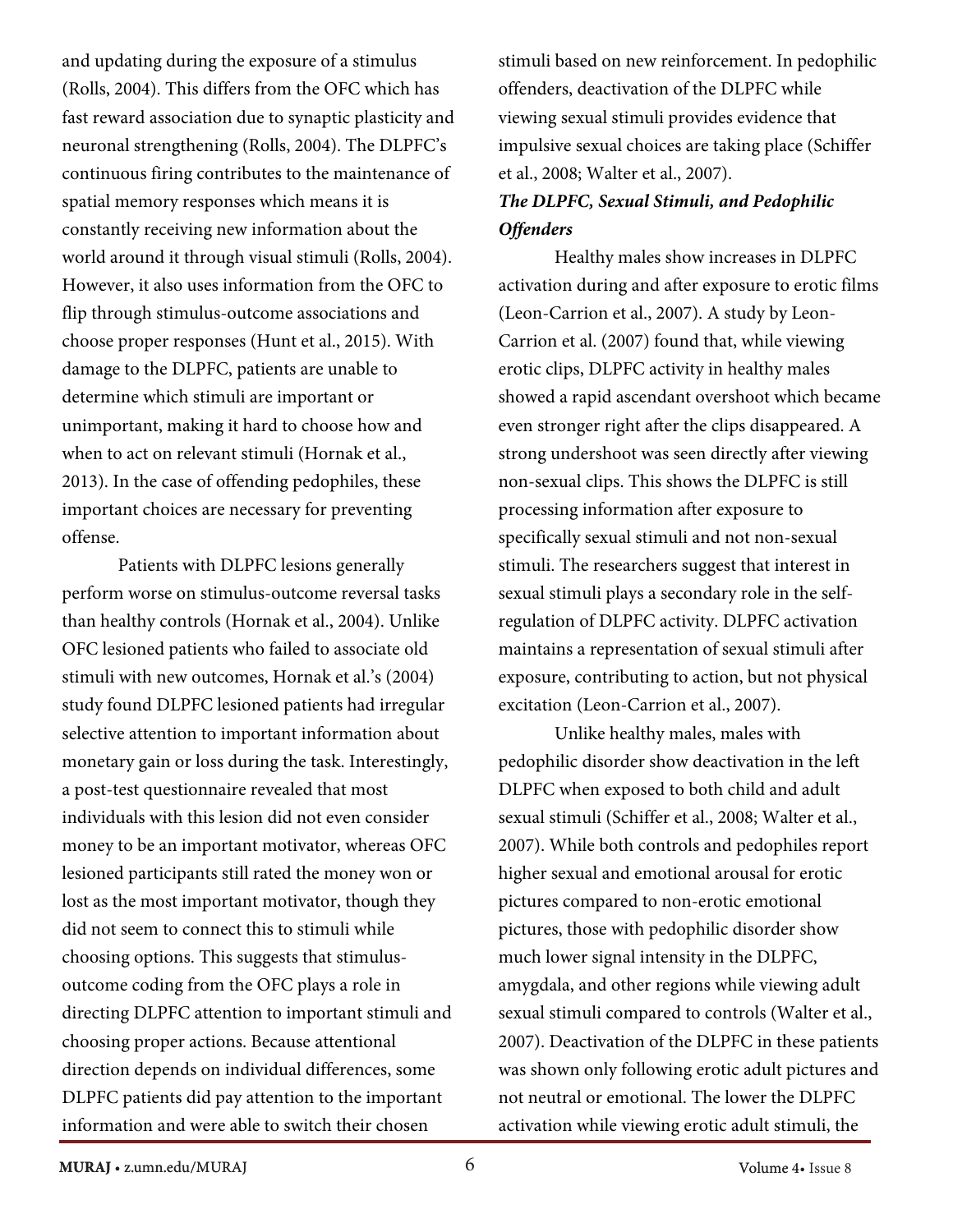higher the pedophilic patients tended to score on measures of child offense tendencies.

Interestingly, Schiffer et al.'s (2008) study showed this same correlation between pedophilic offending and deactivation of the DLPFC while viewing their preferred stimuli. However, one difference was found in this study: those with pedophilic disorder also showed overactivation in the right DLPFC while viewing preferred sexual stimuli with only the left DLPFC deactivation pertaining to risk of offense. Surprisingly, these same activation patterns occur in individuals with depression and are associated with biased attention to negative stimuli with the inability to disengage (Disner et al., 2011). These activation patterns may reveal similar attention and reaction biases in pedophilic offenders in association with their negative stimuli (children), though more research must be done to explore this phenomenon.

#### **The Prefrontal Cortex and Pedophilic Offenders**

The patterns seen in the orbitofrontal and dorsolateral regions of the prefrontal cortex suggest the two work together (Hornak et al., 2013). Irregular activation in both regions points toward deficits in impulse control in those with pedophilic disorder (e.g., Rolls, 2004). Based on what is known of these regions, irregular OFC activation in pedophiles suggests irregular stimulus-outcome coding between children and sexual gratification (e.g., Habermeyer et al., 2013). In conjunction, decreased activity in the left DLPFC in accordance with both adult and child stimuli paired with increased right DLPFC activity only following preferred child stimuli indicates biases toward negative or arousing stimuli (children) (Disner et al., 2011). Decreased valence and uninterest towards adult sexual stimuli is also seen through deactivation of the left DLPFC (e.g., Disner et al., 2011; Walter et al., 2007). Overall, the DLPFC seems to play a role in attentional biases and proper response choices in pedophilic offenders.

Consciously choosing the proper responses to arousing stimuli can help prevent impulsive offending in those with pedophilic disorder. Though not all with the disorder commit crimes against children, more research on the prefrontal cortex's involvement is crucial in understanding why some act on their urges. It is necessary to note that many who are suffering from pedophilic disorder do not come forward. Therefore, almost all research is done on offending pedophilic patients from prisons or inpatient facilities rather than non-offending individuals. This can make it hard to associate brain regions with pedophilic disorder rather than just pedophilic offending. The prefrontal cortex seems to be dominant in coding and action over sexual excitation, which suggests that these irregularities in the prefrontal cortex are associated more with offending status than the presence of the disorder (e.g., Braun, 2011). However, these prefrontal regions are also connected to the limbic system, a system partly in charge of sexual pleasure. Exploring these connections in those with the disorder will reveal information about the relationship between impulsive behavior and sexual response.

#### **The Limbic System**

The limbic system (see Appendix A) is a large system including the amygdala and other cortical and subcortical regions (Braun, 2011). It is in charge of generating, integrating, and controlling a wide range of emotions and tying them to behavioral responses. Proper connections are crucial to learning and memory functions (Braun, 2011). Though brain research on pedophilic disorder shows variability in findings, a common limbic structure that shows activation and dysfunctional connectivity with the prefrontal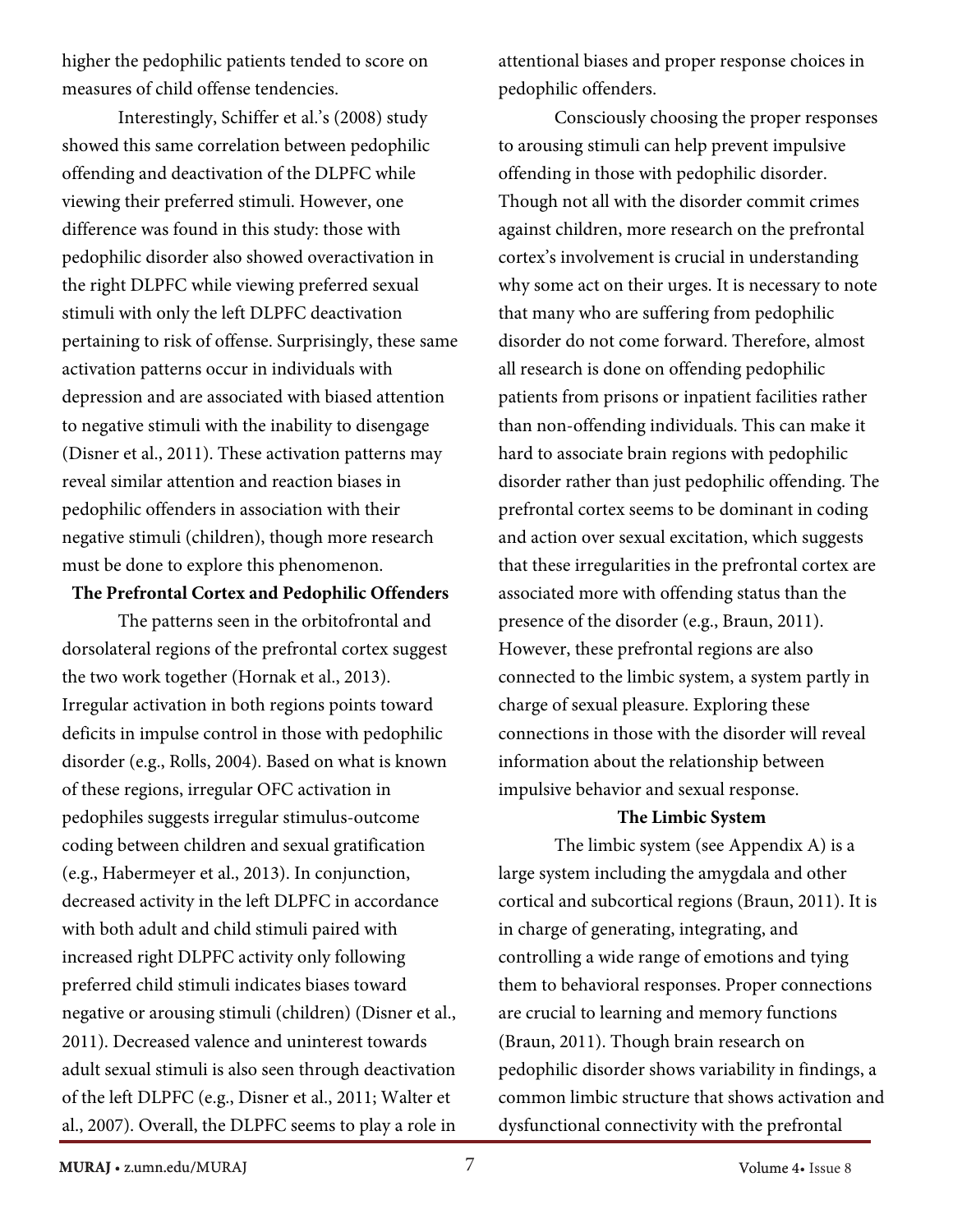cortex is the amygdala (Cantor & Blanchard, 2012; Kärgel et al., 2015; Poeppl et al., 2013, 2015; Sartorius et al., 2008). The amygdala is the hub of aggression, fear, and other emotional responses in the brain and is directly connected to the OFC with indirect connections to the DLPFC (Braun, 2011). Alterations in functional connectivity between these areas manipulate input being received and sent, which affects outcomes in behavior and cognitive processes (Cantor & Blanchard, 2012; Kärgel et al., 2015; Poeppl et al., 2015). In pedophilic disorder, improper emotional information transferred between the amygdala, OFC, and DLPFC contribute to improper stimulus-outcome coding in the OFC, and therefore, improper recollection and action choices in the DLPFC (e.g., Poeppl et al., 2015). Though more research must be done, these connections between the prefrontal cortex and limbic system may contribute to the development of the disorder.

### **The Amygdala**

The amygdala (see Appendix A) is connected to the prefrontal cortex and other areas of the brain (Braun, 2011). Its main role is control and regulation of emotions, especially fear, aggression, and reward sensations. Lesions or damage to the amygdala can diminish fear responses and aggressive behavior, while excitation can increase these responses (Braun, 2011). Studies looking at amygdala activation in pedophilic participants, compared to controls, have found increased amygdala activity in association with child stimuli and irregular functional connectivity between the amygdala and the prefrontal cortex (Cantor & Blanchard, 2012; Kärgel et al., 2015; Poeppl et al., 2013, 2015; Sartorius et al., 2008). Irregular functional connectivity suggests dysfunction in informational transfer between these brain regions, leading to disturbed arousal and emotional coding in the OFC and DLFPC after

exposure to child stimuli. *The Amygdala, Sexual Stimuli, and Pedophilic Offenders*

Activation patterns of the amygdala seem to be similar for both pedophilic participants and controls while viewing adult sexual stimuli; however, activation while viewing children is much higher in those with pedophilic disorder (Sartorius et al., 2008). Increased amygdala activation when viewing child sexual stimuli instead of adult stimuli could mean a few things. Sartorius et al. (2008) hypothesize that because the amygdala is involved in fear-specific facial cues, increased activation could show evidence for children-specific facial cue tuning in pedophilic patients. Amygdala activity could also indicate a combination of fear and sexual arousal when viewing children as sexual stimuli because the amygdala involves both. Lastly, increased activation could indicate a generally higher response to sexually salient stimuli, though this has not been found in the scarce amount of research available (Sartorius et al., 2008).

Though the OFC, DLPFC, and amygdala in pedophilic patients all show areas of activation, irregular connections between these areas can alter crucial information delivery (e.g., Braun, 2011). Dysfunctional connectivity or brain matter deficiencies between the prefrontal cortex and amygdala decrease the prefrontal cortex's ability to balance amygdala activity (e.g., Braun, 2011). Because increased amygdala activation creates a push for increased sexual and aggressive responses to motivational stimuli, improper wiring to regions of the prefrontal cortex, indicative of maintaining representations of sexual stimuli and stimulusoutcome reversal (i.e. the OFC and DLPFC), mean altered responses and reward-association to certain sexual stimuli (Braun, 2011).

**Structural Abnormalities in Pedophilic**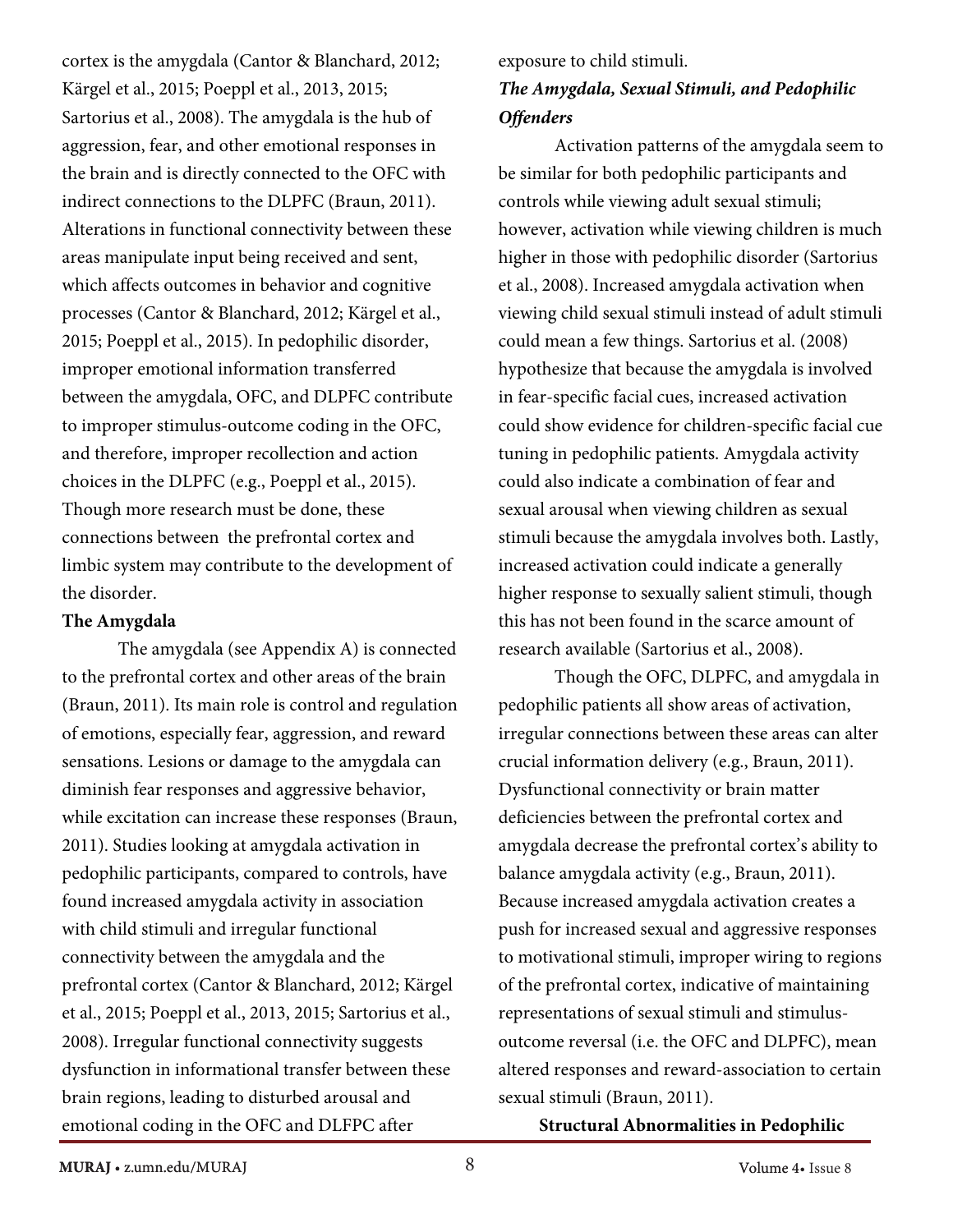#### **Offenders**

Of the few studies available on the brain volume of individuals with pedophilic disorder, many show decreased grey matter volumes in the amygdala, OFC, DLPFC, and other regions (e.g., Poeppl et al., 2013). Grey brain matter mainly consists of neuronal cell bodies and dendrites with decreases in volume indicating decreases in neurons. Interestingly, correlations were found between grey matter reductions in the OFC and DLPFC and phenotypic characteristics associated with the pedophilic disorder (Poeppl et al., 2013). Stronger pedophilic fixation was found to be correlated with decreased grey matter in the left DLPFC. This is not surprising considering the DLPFC is involved in maintenance of and attention toward sexual stimuli, so irregularities in this area lead to more irrational activity (e.g., Hornak et al., 2004). Grey matter reduction in the OFC was correlated with lower sexual age preference, supporting the finding that the OFC assists with the coding of stimuli association and reversal (Hornak et al., 2004; Poeppl et al., 2013). Deficiencies in the grey matter of the right amygdala were also found but did not correlate with these characteristics. This suggests amygdala volume deficits are not the direct cause of sexual desire for children, but they increase the risk for developing pedophilic disorder (Poeppl et al., 2013).

Volume deficits in white matter regions connecting areas of the prefrontal cortex and limbic system have also been found in the brains of those with pedophilic disorder (Cantor & Blanchard, 2012). White brain matter consists of neuronal axons, the extensive strands that send connections to other neurons across the brain. White matter volume deficits affect the efficiency of informational transfer between brain regions and the integrity of the information. In Cantor and Blanchard's (2012) study they found that white matter regions connecting the

prefrontal cortex and limbic system showed the lowest volumes in pedophiles, with volume increases positively correlated with sexual age preference. Because of this, Cantor and Blanchard believe white matter could be related to "pedophilia itself" while grey matter may be related to "propensity to break the law" or sexual offending, though more research must be done on the subject (Cantor & Blanchard, 2012). With decreased white and grey matter volumes within and between the prefrontal cortex and limbic system, it is also expected that functional connectivity between these regions is affected in pedophilic disorder.

# **Functional Connectivity Abnormalities in Pedophilic Offenders**

Abnormal functional connectivity between the prefrontal cortex and limbic structures has been recorded (Kärgel et al., 2015; Poeppl et al., 2015). Functional connectivity (FC) is a measurement of how correlated the activation is between and within certain brain regions while at rest or while doing a task (Ryan Webler, personal communication, December 11, 2020). Another way to think of this is how well brain regions communicate with each other under certain circumstances. Decreased FC between regions implies decreased communication.

In a meta-analytical study on potential taskbased FC in pedophilic offenders, possible alterations in FC were found between critical regions involved in healthy sexual stimuli processing such as the amygdala and DLPFC (Poeppl et al., 2015). When FC studies are "taskbased", this means brain responses are being recorded while the subject is completing a task. Because the amygdala is involved with processing emotion, the researchers suggest that altered connectivity between the DLPFC and the amygdala contributes to irregular emotional evaluation of sexual characteristics (Poeppl et al., 2015). This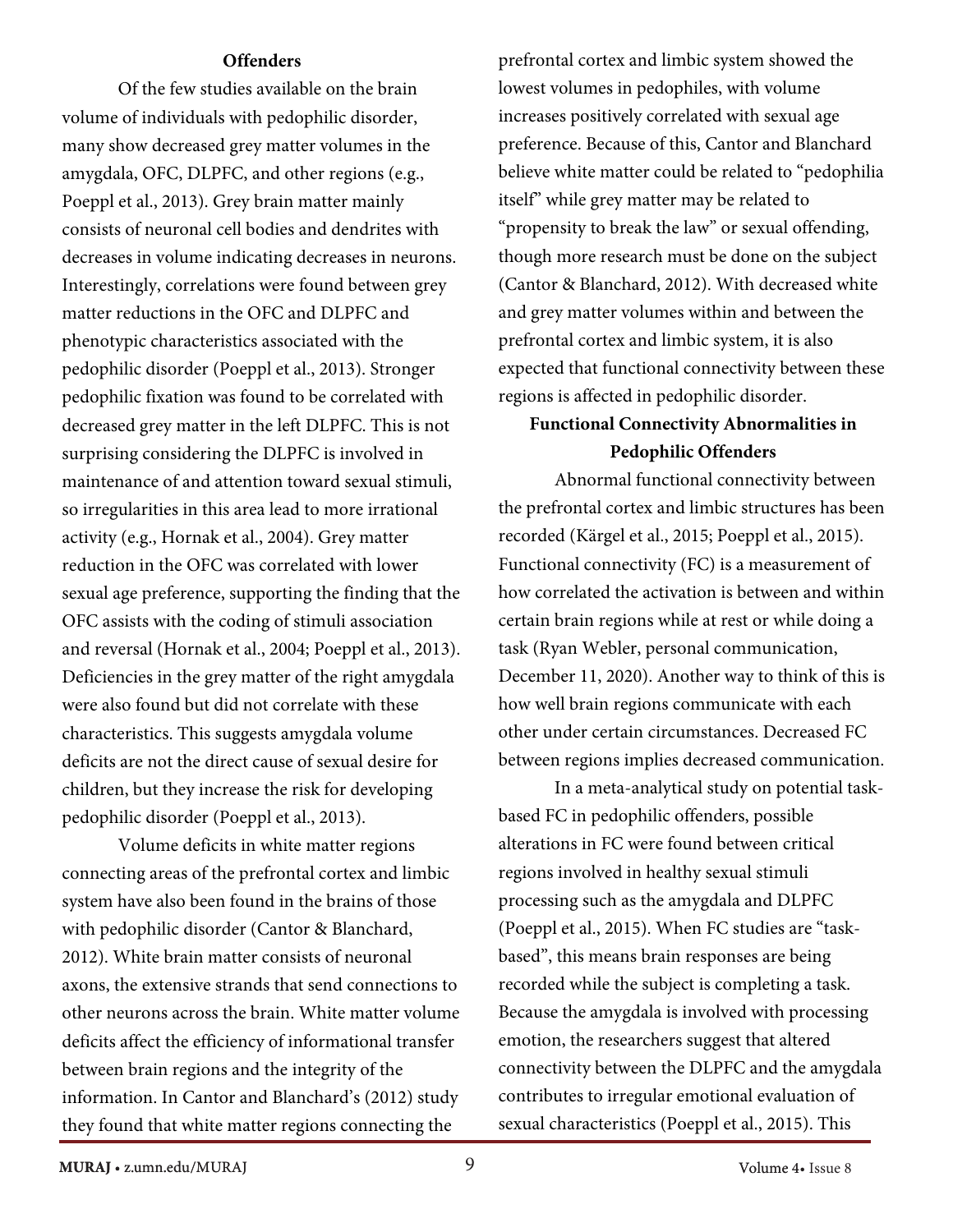would lead the DLPFC to misclassify stimuli (children) as sexual. The OFC, on the other hand, was found to be more involved with response inhibition than sexual functioning, but it still showed FC alterations in pedophilic disorder (Poeppl et al., 2015). This indicates that the amygdala, DLPFC, and OFC work together in pedophilic disorder, and irregularities in one individual region do not directly contribute to the disorder as a whole. However, irregular FC between them promotes the development of the disorder or offending tendencies.

Further research has continued to find alterations between these areas of the prefrontal cortex and amygdala in both offending and nonoffending pedophiles (Kärgel et al., 2015). Restingstate functional connectivity (RSFC) of offending and non-offending pedophilic participants seems to be diminished between the left amygdala, OFC, and other prefrontal regions (Kärgel et al., 2015). However, the effects were most extreme in pedophiles with offending status, while those without offending status showed more RSFC, and controls showed the most. Like Poeppl's (2015) FC study, this indicates a connection between offending and FC between these regions.

As mentioned, almost all studies on pedophilic disorder involve offending patients, but Kärgel et al.'s (2015) study includes those with no background of offending. The differences in RSFC between these regions in those with and without a background of offending further emphasize the importance of separating offending from nonoffending pedophiles when studying FC as well as other abnormalities in the disorder.

### **Conclusion**

Though there is limited research, promising data shows brain abnormalities in pedophilic patients with and without a history of offending (e.g., Gilbert & Vranič, 2015; Kärgel et al., 2015; Poeppl et

al., 2013; Schiffer et al., 2008). Abnormal activation of the OFC, decreased left and increased right DLPFC activation, and increased amygdala activation during exposure to child sexual stimuli compared to healthy controls indicates increased arousal and sexual response to children, possible abnormal coding of children with feelings of arousal, and attentional biases to child stimuli (e.g., Habermeyer et al., 2013; Sartorius et al., 2008; Walter et al., 2007). Irregular wiring of sexual stimuli occurs through diminished white and grey matter and abnormal or reduced FC in the OFC, DLPFC, amygdala, and connecting regions (e.g., Cantor & Blanchard, 2012). Reduced FC between these networks prevents the amygdala's sexual and emotional input from properly acting on stimulusoutcome coding from the prefrontal cortex, ultimately skewing sexual responses to favor irregular stimuli (children) (e.g., Kärgel et al., 2015).

With this evidence, pedophilic offending seems to be associated with dysfunctional connections between the prefrontal and limbic regions. However, with little research done on nonoffending pedophilic samples, it is hard to say if dysfunction in these specific regions is associated with pedophilic disorder or child-offending status. In either case, this review demonstrates that investigating abnormal functional connectivity between the prefrontal cortex and limbic structures, as well as further studying the regions on their own, will prove helpful in aiding research on pedophilic disorder.

### **Ethics & Limitations**

The study of pedophilic disorder may have been delayed due to ethics and limited access to pedophilic individuals. Many of these studies involve exposing convicted child sexual abusers to pictures of sometimes partially clothed or naked prepubescent children. Of course, this is not ideal.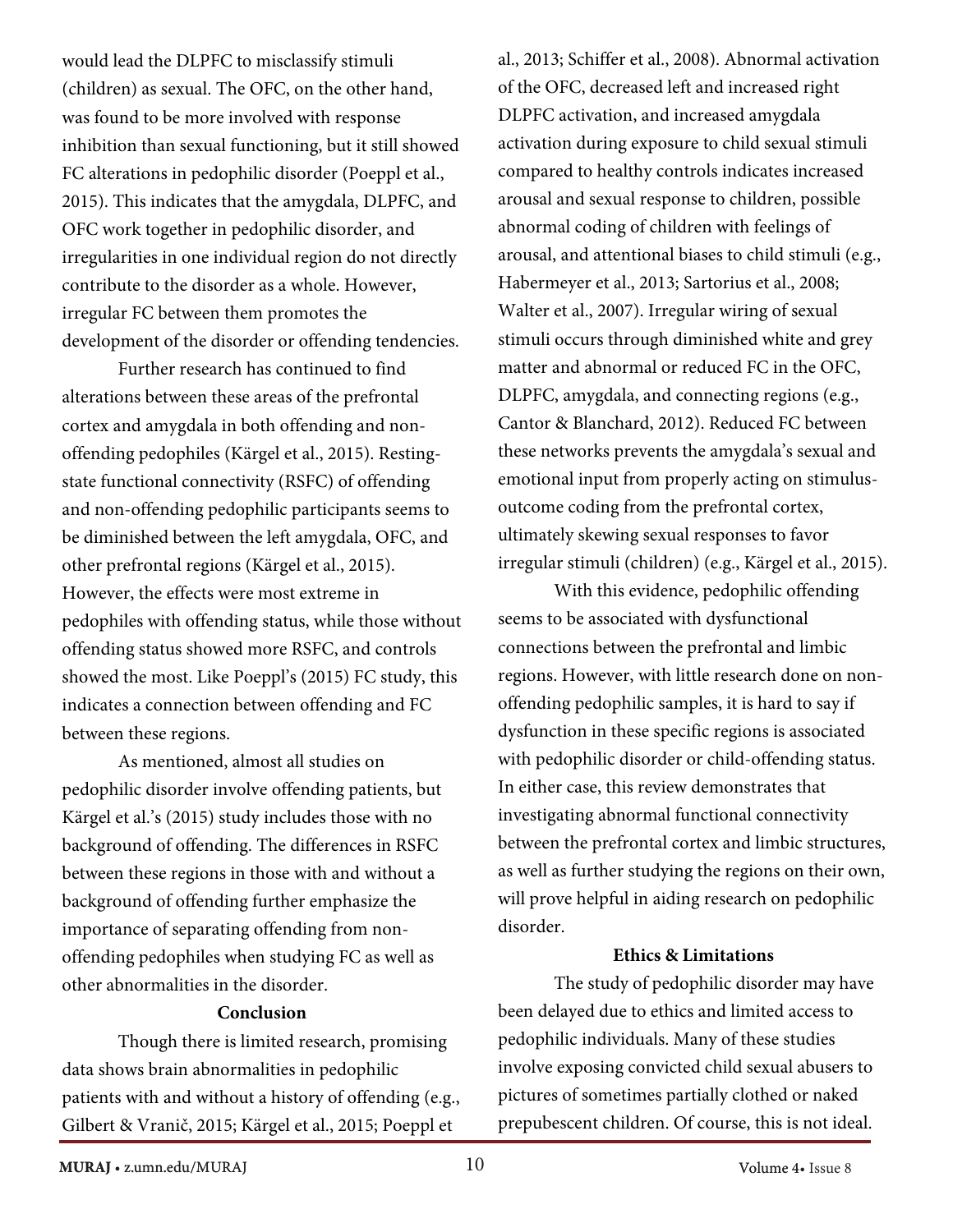Though these pictures are not forms of child pornography because of the absence of sexual content and having no relation to these experiments prior to them being taken, many researchers find it unethical to use them for sexual excitation of participants, and rightfully so. However, this disorder must be studied if interventions are to be created. As mentioned, using digitally created pictures of children will solve many of the ethical downfalls of these experiments.

With limited access to participants and funding, many of these studies included very small sample sizes (usually less than 20 pedophilic participants) with only one brain scan per patient. Because of this, the data collected from these experiments is far less generalizable to larger populations. Out of the pedophilic patients who participated, almost all were from prisons with histories of offending, making it hard to distinguish between brain abnormalities concerning the offending status or the disorder in general. Lastly, fMRI, a popular brain scanning technology used to measure real-time functioning in the brain, is still a fairly new technology. It is not meant to record highresolution, specific activity in real time, which can damage replicability (Constable, 2006). Because of these technological limitations and individual brain variations in patients, findings on precise brain activity can be variable. Therefore, those with pedophilic disorder must not be profiled solely based on brain abnormalities, especially those without a history of offending. This review explored general regions potentially involved in pedophilic disorder, so further research may find differences.

### **Directions for Future Research**

Far more general research and brain scan studies are needed on non-offending pedophilic individuals so a more definite brain network can be investigated and past findings can be replicated. Because fMRI is quite expensive, many studies

attempt to gather basic data from bigger sample sizes, which may hurt replicability. Instead, gathering in-depth individual-level data throughout multiple sessions could produce more consistent replicability and should be implemented into future brain research, especially if future pedophilic sample sizes will continue to be limited (Nee, 2019). Unfortunately, with harmful stigma still in place, finding non-offending pedophiles willing to participate in research will prove challenging. Contacting counseling centers with research opportunities for clients experiencing pedophilic fantasies could be the first step in recruitment.

Pedophilia is of global concern and it is necessary to focus on this as a disorder with specialized treatment options. As of now, common treatments for pedophilic disorder are serotonin reuptake inhibiting medication (SSRIs) or chemical castration integrated with cognitive-behavioral therapy (Hall & Hall, 2007; Dr. Michael Miner, personal communication, December 7, 2020). While these lower general libido to reduce recidivism and promote a healthy lifestyle, they do not help diminish attraction to children. Those who offend see increased recidivism when taken off medication, further emphasizing the importance of developing a more disorder-specific treatment on top of therapy (Hall & Hall, 2007).

The first step in diagnosis is the patient admitting sexual attraction towards children. Brain abnormalities cannot individually diagnose someone with a disorder, but general trends, as seen in this review, provide a base for further research. If FC variations are seen in pedophiles, Transcranial Magnetic Stimulation (TMS) might be a viable tactic to use in research and treatment (Hampson & Hoffman, 2010). With more knowledge on the subject, more resources and information will be available to the general public. This will hopefully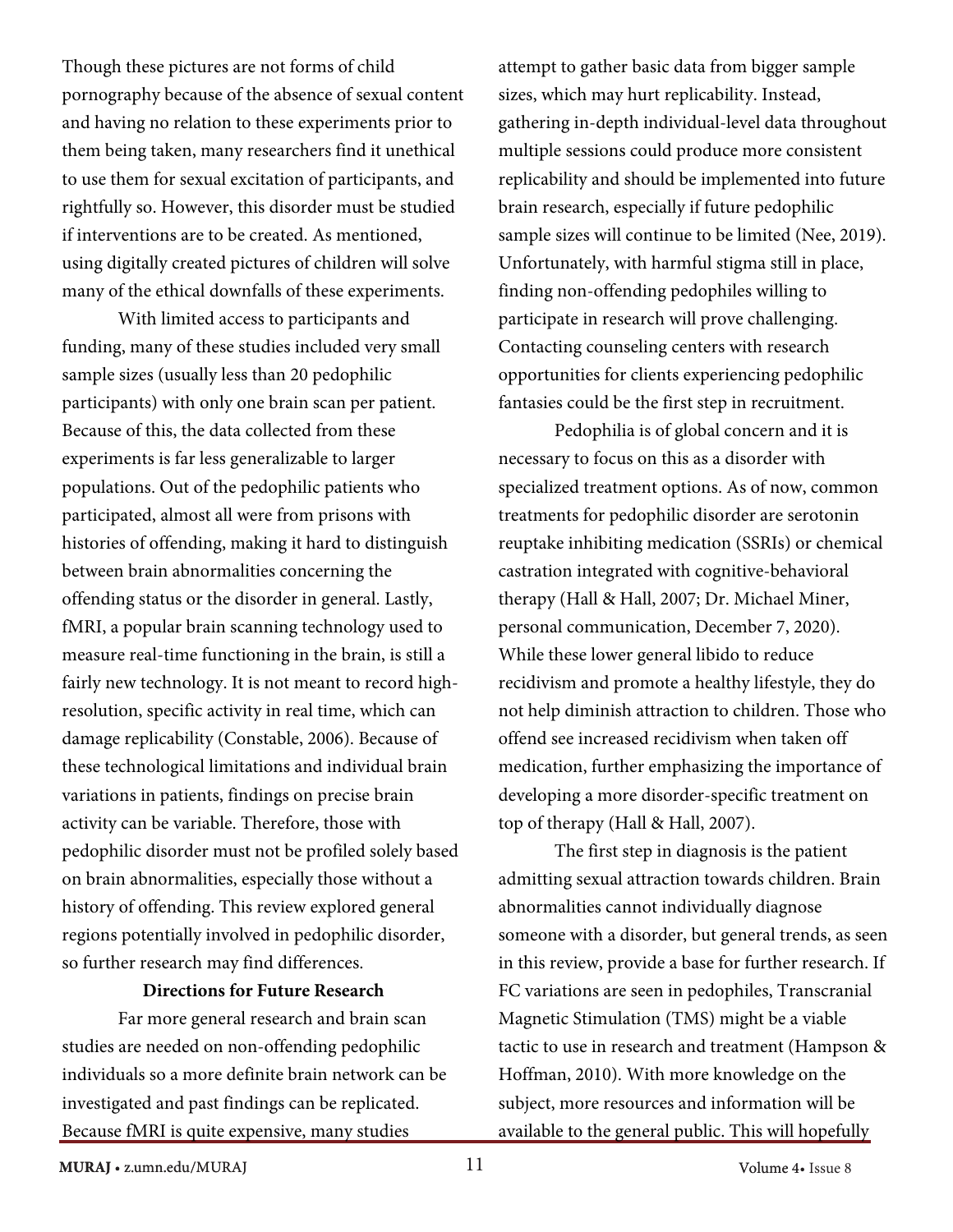reduce stigma and create a greater push for those suffering from the disorder to seek treatment and volunteer for research.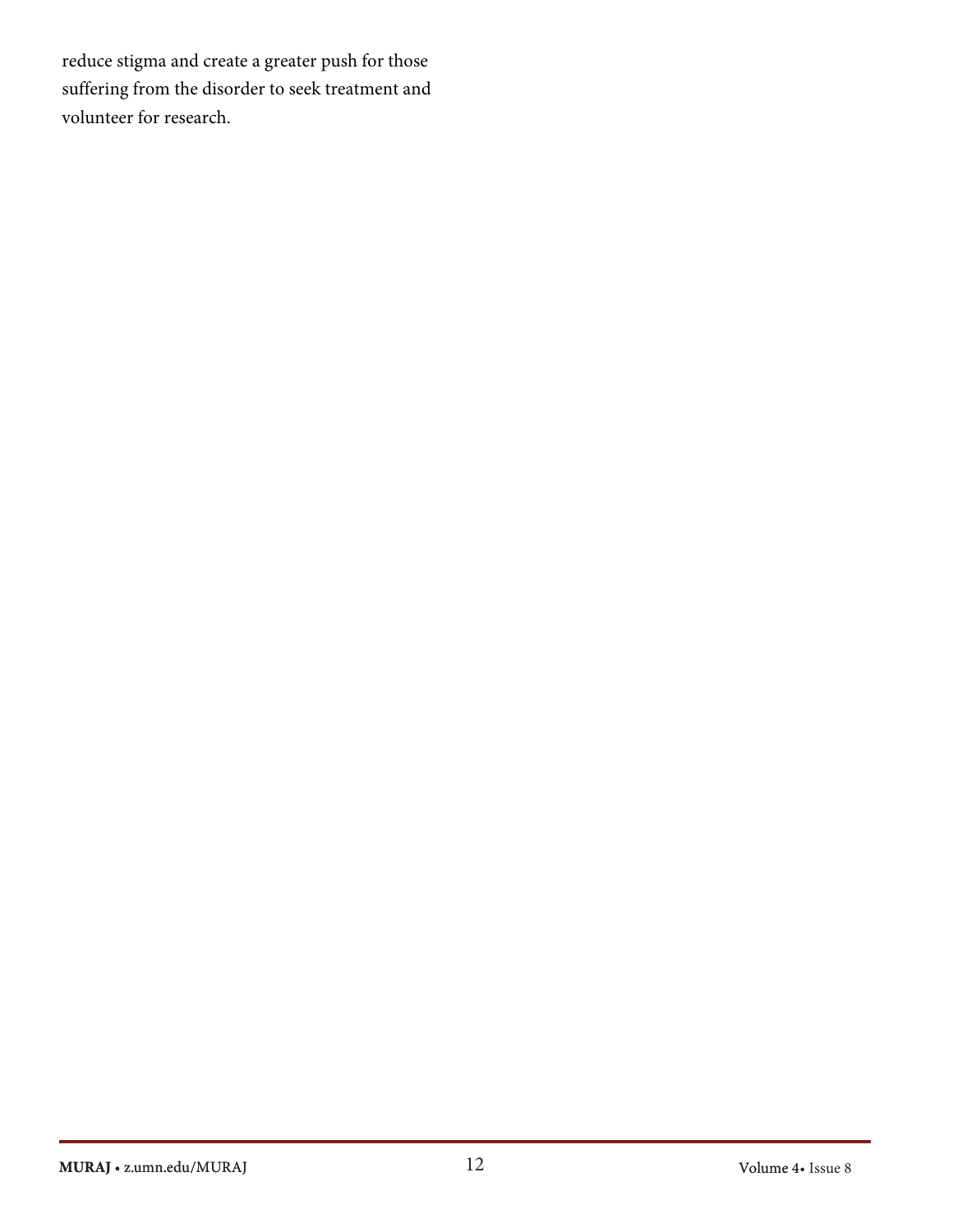#### **References**

- Alnemari, A. M., Mansour, T. R., Buehler, M., & Gaudin, D. (2016). Neural basis of pedophilia: altered sexual preference following traumatic brain injury. *International Journal of Surgery Case Reports*, *25*, 221-224. <https://doi.org/10.1016/j.ijscr.2016.06.035>
- Beach, S. R. H., Brody, G. H., Lei, M. K., Gibbons, F. X., Gerrard, M., Simons, R. L., Cutrona, C. E. & Philibert, R. A. (2013). Impact of child sex abuse on adult psychopathology: A genetically and epigenetically informed investigation. *Journal of Family Psychology, 27*(1), 3-11. [https://doi.org/10.1037/a0031459](https://psycnet.apa.org/doi/10.1037/a0031459)
- Braun, K. (2011). The prefrontal-limbic system: Development, neuroanatomy, function, and implications for socioemotional development. *Clinics in Perinatology, 38*(4), 685-702. <https://doi.org/10.1016/j.clp.2011.08.013>
- Burns, J. M. & Swerdlow, R. H. (2003). Right orbitofrontal tumor with pedophilia symptom and constructional apraxia sign. *The Archives of Neurology*, *60*(3), 437–440. <https://doi.org/10.1001/archneur.60.3.437>
- Cantor, J. M. & Blanchard, R. (2012). White matter volumes in pedophiles, hebephiles, and teleiophiles*. Archives of Sexual Behavior, 41*, 749–752. https [://doi.org/10.1007/s10508-012-](https://doi.org/10.1007/s10508-012-9954-2) [9954-2](https://doi.org/10.1007/s10508-012-9954-2)
- Constable, R. T. (2006). Challenges in fMRI and its limitations. In S. H. Faro & F. B. Mohamed (Eds.), *Functional MRI* (75-98). Springer, New York, NY. [https://doi.org/10.1007/0-387-34](https://doi.org/10.1007/0-387-)665- 1\_4
- Disner, S. G., Beevers, C. G., Haigh, E. A. P. & Beck, A. T. (2011). Neural mechanisms of the cognitive model of depression. *Nature Reviews Neuroscience, 12*, 467-477. https [://doi.org/10.1038/nrn3027](https://doi.org/10.1038/nrn3027)
- Fumagalli, M., Pravettoni, G., & Priori, A. (2015). Pedophilia 30 years after a traumatic brain injury. *Neurological Sciences*, *36*, 481–482. https://doi.org/10.1007/s10072-014-1915-1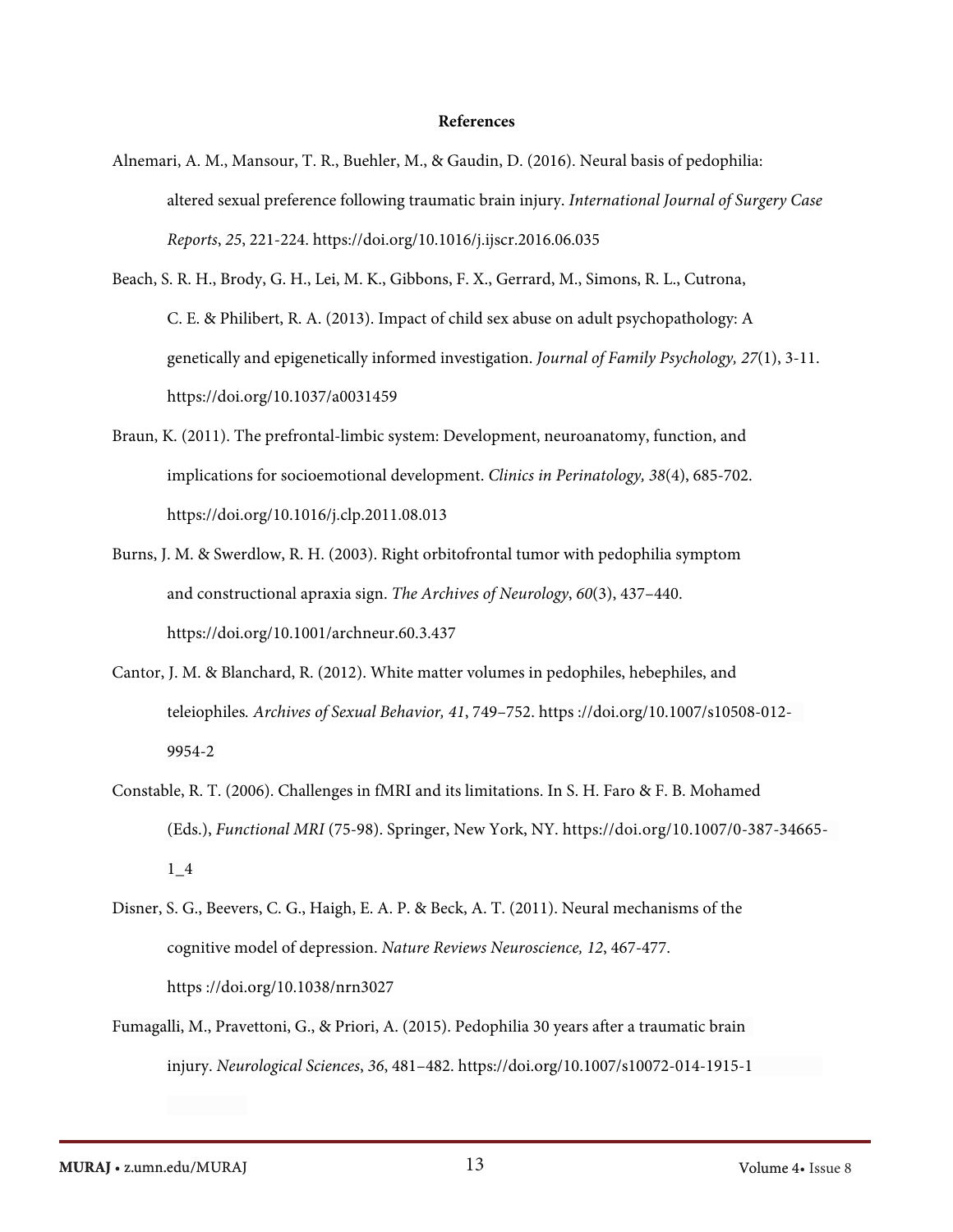- Gilbert, F. & Vranič, A. (2015). Paedophilia, invasive brain surgery, and punishment. *Bioethical Inquiry, 12,* 521–526. ["https://doi.org/10.1007/s11673-015-9647-3"](https://doi-org.ezp1.lib.umn.edu/10.1007/s11673-015-9647-3)
- Habermeyer, B., Esposito, F., Händel, N., Lemoine, P., Klarhöfer, M., Mager, R., Dittman, V., Seifritz, E. & Graf, M. (2013). Immediate processing of erotic stimuli in paedophilia and controls: A case control study. *BioMed Central Psychiatry, 13,* 88. [https://doi.org/10.1186/1471-244X-13-](https://doi.org/10.1186/1471-244X-13-88) [88](https://doi.org/10.1186/1471-244X-13-88)
- Hall, R. C. W. & Hall, R. C. W. (2007) A profile of pedophilia: definition, characteristics of offenders, recidivism, treatment outcomes, and forensic issues. *Mayo Clinic Proceedings, 82*(4), 457-471. <https://doi.org/10.4065/82.4.457>
- Hampson, M. & Hoffman, R. E. (2010). Transcranial magnetic stimulation and connectivity tools for studying the neural bases of brain disorders. *Frontiers in Systems Neuroscience, 4*(40), 1-8.<https://doi.org/10.3389/fnsys.2010.00040>
- Hornak, J., O'Doherty, J., Bramham, J., & Rolls, E. T. (2004). Reward-related reversal learning after surgical excisions in orbito-frontal or dorsolateral prefrontal cortex in humans. *Journal of Cognitive Neuroscience, 16*(3), 463-478. h[ttps://doi.org/10.1162/089892904322926791](https://doi.org/10.1162/089892904322926791)
- Hunt, L. T., Behrens, T. E. J., Hosokawa, T., Wallis, J. D. & Kennerley, S. W. (2015). Capturing the temporal evolution of choice across prefrontal cortex. *Neuroscience, 4,* e11945*.*  [https://doi.](https://doi/)or[g/10.7554/eLife.11945](https://dx.doi.org/10.7554%2FeLife.11945)
- Kärgel, C., Massau, C., Weiß, S., Walter, M., Kruger, T. H., & Schiffer, B. (2015). Diminished functional connectivity on the road to child sexual abuse in pedophilia. *The Journal of Sexual Medicine, 12(*3), 783-95. <https://doi.org/10.1111/jsm.12819>
- Klein, S., Kruse, O., Markert, C., Tapia León, I., Strahler, J. & Stark, R. (2020). Subjective reward value of visual sexual stimuli is coded in human striatum and orbitofrontal cortex. *Behavioural Brain Research, 393*, 112792. <https://doi.org/10.1016/j.bbr.2020.112792>

Leon-Carrion, J., Martín-Rodríguez, J. F., Damas-López, J., Pourrezai, K., Izzetoglu, K., Barroso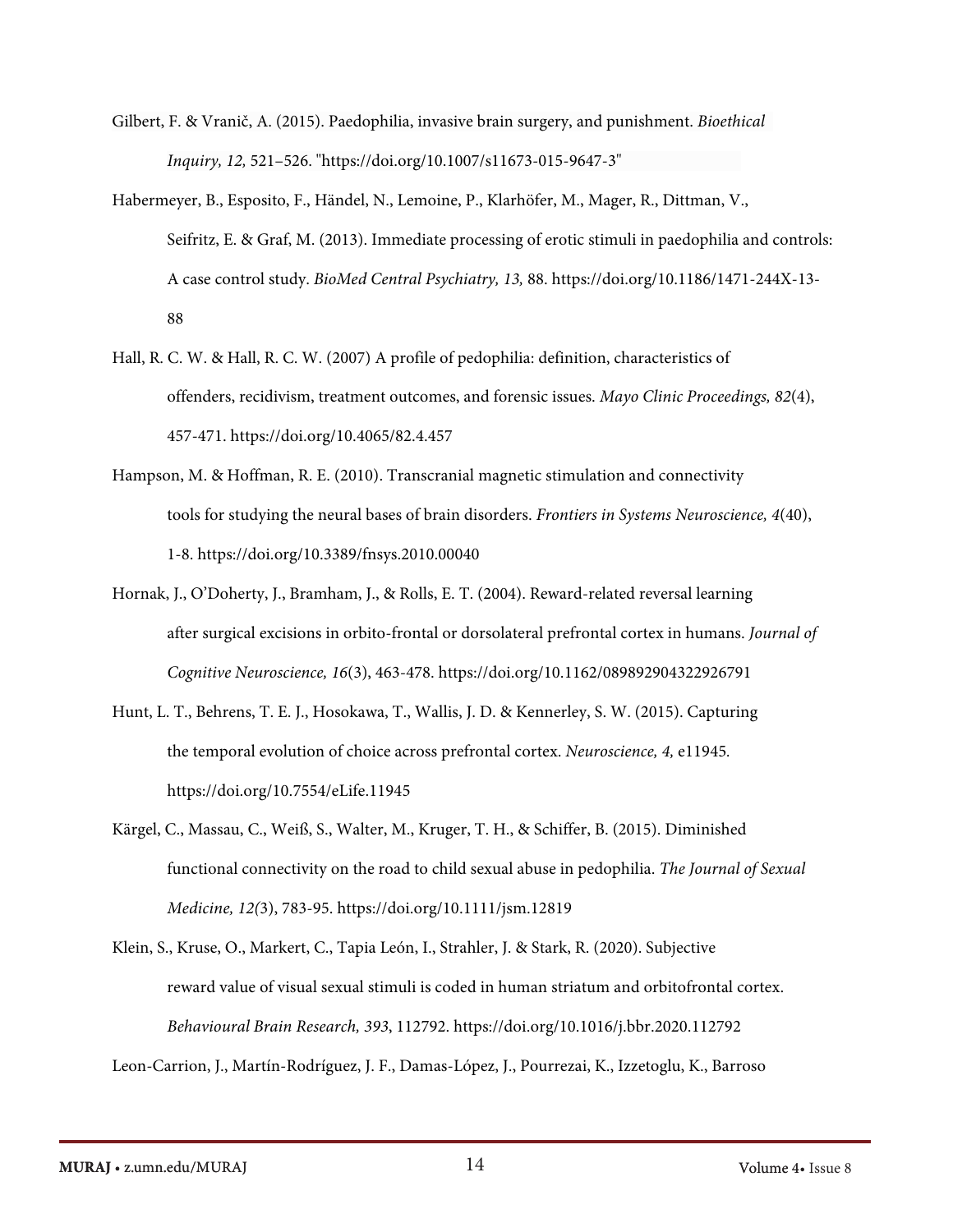y Martin, J. M. & Dominguez-Morales, M. R. (2007). Does dorsolateral prefrontal cortex (DLPFC) activation return to baseline when sexual stimuli cease?: The role of DLPFC in visual sexual stimulation. *Neuroscience Letters, 416*(1), 55-60. <https://doi.org/10.1016/j.neulet.2007.01.058>

- Nee, D. E. (2019). fMRI replicability depends upon sufficient individual-level data. *Communications Biology*, *2*(130), 1-4. <https://doi.org/10.1038/s42003-019-0378-6>
- Poeppl, T. B., Eickhoff, S. B., Fox, P. T., Laird, A. R., Rupprecht, R., Langguth, B. & Bzdok, D. (2015). Connectivity and functional profiling of abnormal brain structures in pedophilia. *Human Brain Mapping, 36*(6), 2374-2386. [https://doi.org/10.1002/hbm.22777](https://doi.org/10/1002/hbm.22777)
- Poeppl, T. B., Nitschke, J., Santtila, P., Schecklmann, M., Langguth, B., Greenlee, M. W., Osterheider, M. & Mokros, A. (2013). Association between brain structure and phenotypic characteristics in pedophilia. *Journal of Psychiatric Research*, *47,* 678–685. <https://doi.org/10.1016/j.jpsychires.2013.01.003>
- Rolls, E. T. (2004). The functions of the orbitofrontal cortex. *Brain and Cognition, 55*(1), 11-29. [https://doi.org/10.1016/S0278-2626\(03\)00277-X](https://doi.org/10.1016/S0278-2626(03)00277-X)
- Ruesink, G. B. & Georgiadis, J. R. (2017). Brain imaging of human sexual response: Recent developments and future directions. *Current Sexual Health Reports, 9*, 183-191. https [://doi.org/10.1007/s11930-017-0123-4](https://doi.org/10.1007/s11930-017-0123-4)
- Sartorius, A., Ruf, M., Kief, C., Demirakca, T., Bailer, J., Ende, G., Henn, F. A., Meyer-Lindenberg, A. & Dressing, H. (2008). Abnormal amygdala activation profile in pedophilia. *European Archives of Psychiatry and Clinical Neuroscience, 258*, 271–277. <https://doi.org/10.1007/s00406-008-0782-2>
- Schiffer, B., Paul, T., Gizewski, E., Forsting, M., Leygraf, N., Schedlowski, M. & Kruger, T. H. C. (2008). Functional brain correlates of heterosexual paedophilia. *NeuroImage, 41*(1), 80-91. <https://doi.org/10.1016/j.neuroimage.2008.02.008>

Stevens, E. & Wood, J. (2019). "I despise myself for thinking about them." A thematic analysis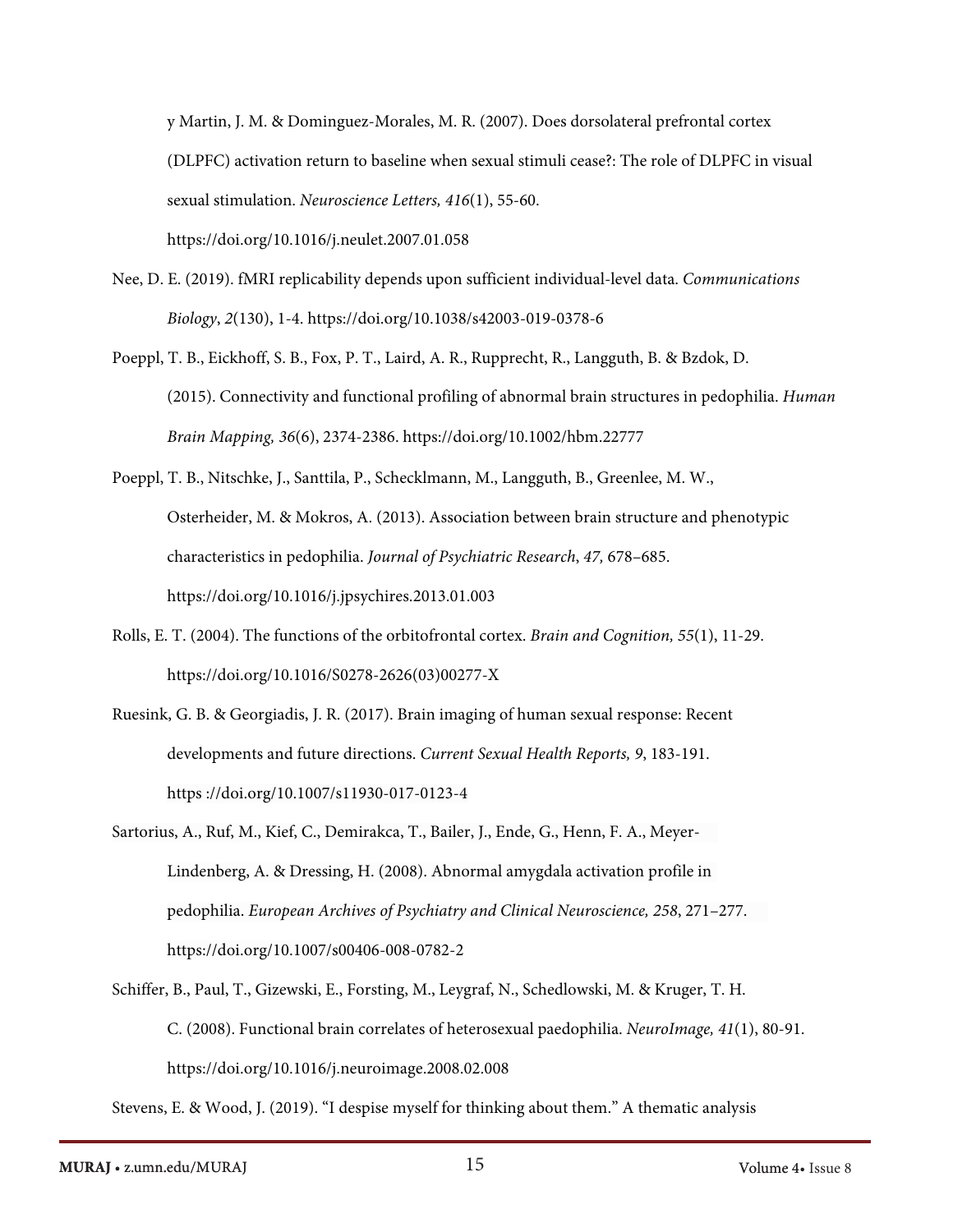of the mental health implications and employed coping mechanisms of self-reported nonoffending minor attracted persons. *Journal of Child Sexual Abuse, 28*(8), 968-989. <https://doi.org/10.1080/10538712.2019.1657539>

Walter, M., Witzel, J., Wiebking, C., Bogerts, B., Jochen Heinze, H., & Northoff, G. (2007). Pedophilia is linked to reduced activation in hypothalamus and lateral prefrontal cortex during visual erotic stimulation. *Biological Psychiatry, 62*(6), 698-701. [https://doi.](https://doi/)or[g/10.1016/j.biopsych.2006.10.018](https://doi.org/10.1016/j.biopsych.2006.10.018)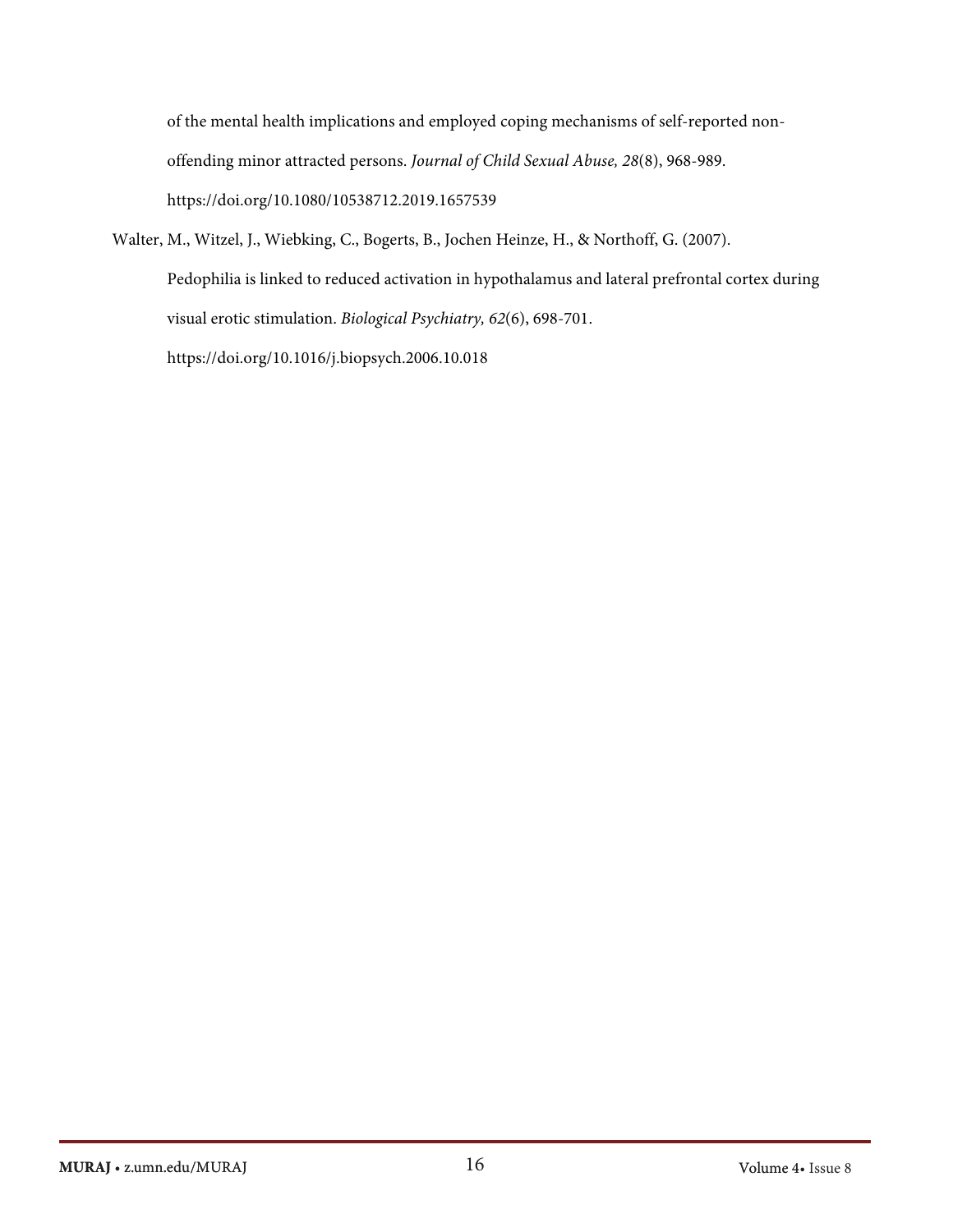### **Appendix A**

**Edited Map of the Prefrontal and Limbic Systems** 



*Note.* This map presents the locations of the orbitofrontal cortex (OFC), dorsolateral prefrontal cortex (DLPFC), amygdala, and other regions of the brain and limbic system. It was taken from Braun (2011) and edited to show the specific regions this review is investigating.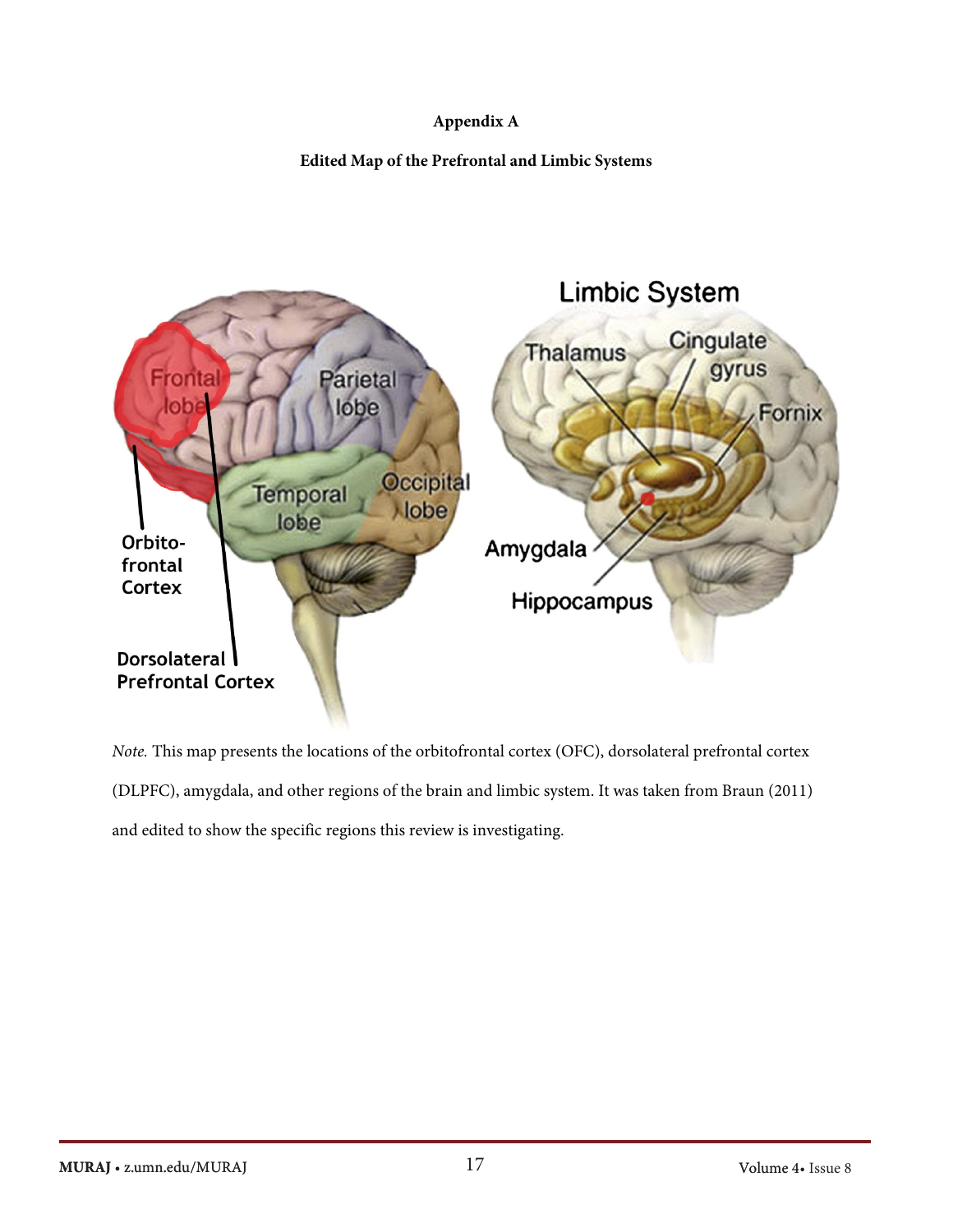#### **Appendix B**

#### **Interview with Dr. Michael Miner, Ph.D., LP**

Dr. Miner is a licensed practitioner and professor involved in the Human Sexuality program at the University of Minnesota. His research focuses on Attachment Theory in child sexual abuse perpetration in adolescent males through a sexuality perspective. He provided insight on current sex offender and child sex offender treatments and what may set offenders apart from non-offenders.

According to Dr. Miner, a factor that may drive sexual behavior in child sexual abusers compared to all other sexual abusers is insecure anxious attachment to parents. Motives for offending are hard to understand, but most seem to be for sexual gratification. Non-offending pedophiles seem to have an intact moral compass that drives their behavior. They never want to act on their sexual urges, and they realize the consequences. Offending pedophiles, however, do not have this moral compass for reasons unknown. We do not have a good handle on what proportion (usually men) have a sexual preference for children and have not acted on it which is usually due to stigma preventing those suffering from coming forward.

Current treatments for adult and child sex offenders are the same, except more focus is placed on motives involved in child sexual offending. Many use a cognitive behavior perspective in hopes of pushing offenders to think through their thoughts and emotions before acting, and in turn, developing a healthy lifestyle not conducive to crime. Testosterone-blocking medication is rarely used except in extreme cases and opiate antagonists are used for more compulsive individuals. If there is a comorbid condition such as anxiety or depression, SSRIs are used. Unfortunately, we do not understand pedophilic disorder well enough to have interventions to influence pedophilic sexual preference. Behavioral interventions are used, but the effectiveness is unclear.

Cognitive-behavioral therapy along with medication seems to be effective in preventing reoffense. However, little research has been done on how pedophilic disorder develops specifically, and more must be done to understand this. That is why this review focuses on neurobiological factors involved.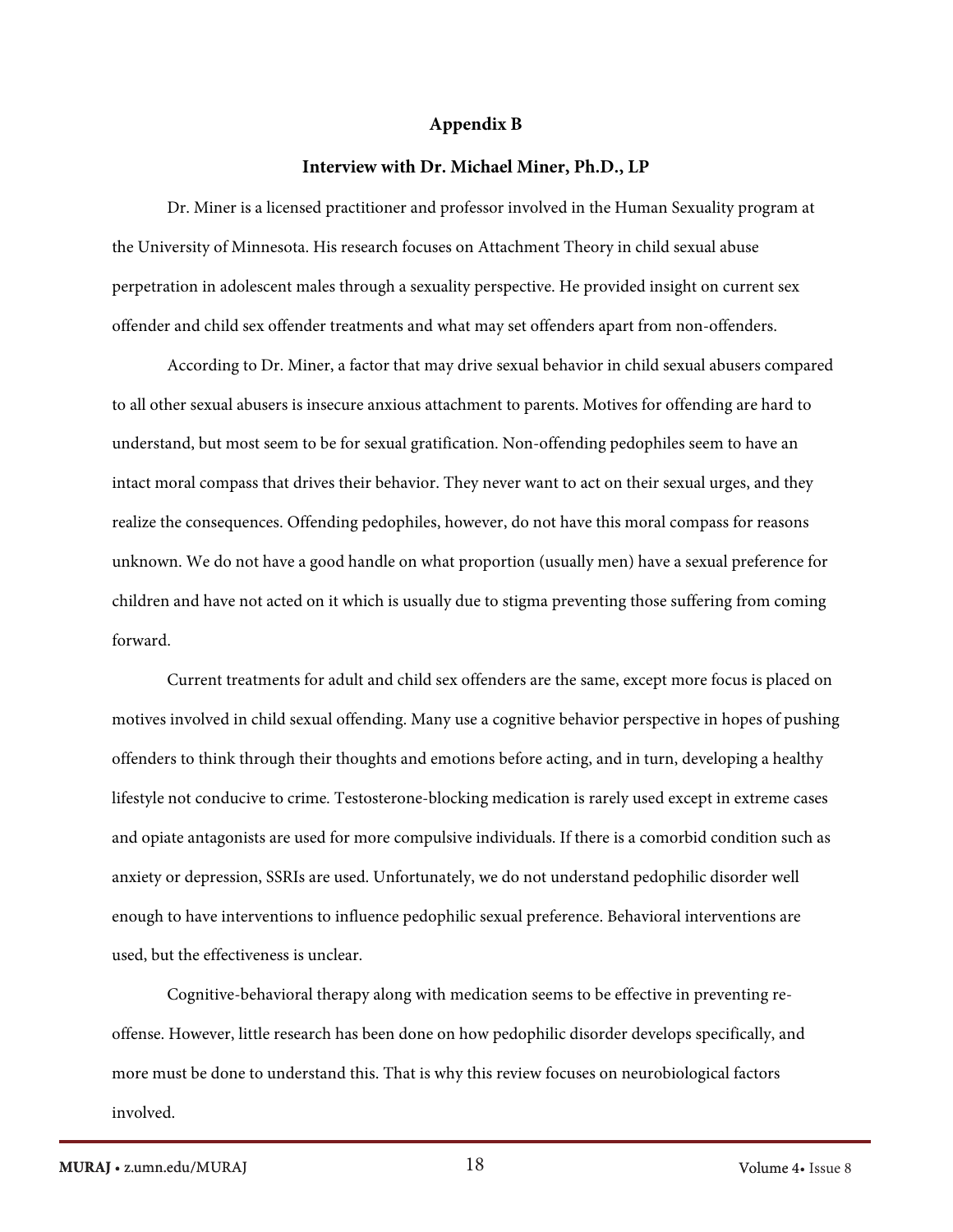#### **Appendix C**

# **Interview with Ryan Webler, 3 rd Year Clinical Psychology Ph.D. Student**

Ryan is a graduate student working under Dr. Shmuel Lissek in the A.N.G.S.T. Lab at the University of Minnesota. He is familiar with the DLPFC in relation to anxiety and depression and has performed transcranial magnetic stimulation (TMS) on this area prior to graduate school. He discussed the roles of the DLPFC and how TMS may improve dysfunctional connectivity (as seen in pedophilic disorder).

Ryan described the DLPFC as a node of the central executive network involved in executive functioning, cognitive control, direction of attention, and more. Its job is mainly to inhibit responses and guide more flexible behavior. It also works to control initial emotional responses and facilitate reinterpretation. Weak left DLPFC activation seen in pedophilic disorder has been linked to poor cognitive control and inability to regulate behaviors and thoughts. TMS is often applied to the DLPFC in depression patients because it is easily accessible, and it is functionally connected to other regions involved.

When thinking about dysfunctional connectivity in association with depression, it does not seem to arise purely through stimulus associations. Rather, depression is a global mood state and consistent experiences may contribute to the exacerbation of already dysfunctional networks. This may also be the case in pedophilic disorder. By continuing to activate already dysfunctional networks in association with children, the disorder may be developed.

TMS applied to definite brain region targets facilitates excitation or inhibition of neurons, ultimately helping certain networks tip back to normal functioning over continued treatment. This tip is seen even more when the brain is stimulated during certain states, helping only certain networks activated during a task to evolve back to normal functioning. TMS may prove helpful when studying pedophilic disorder. It seems dysfunctional connectivity between the prefrontal cortex and limbic system may contribute to the disorder or offending status. TMS through the DLPFC would help activate neurons in this network to increase connections over time.